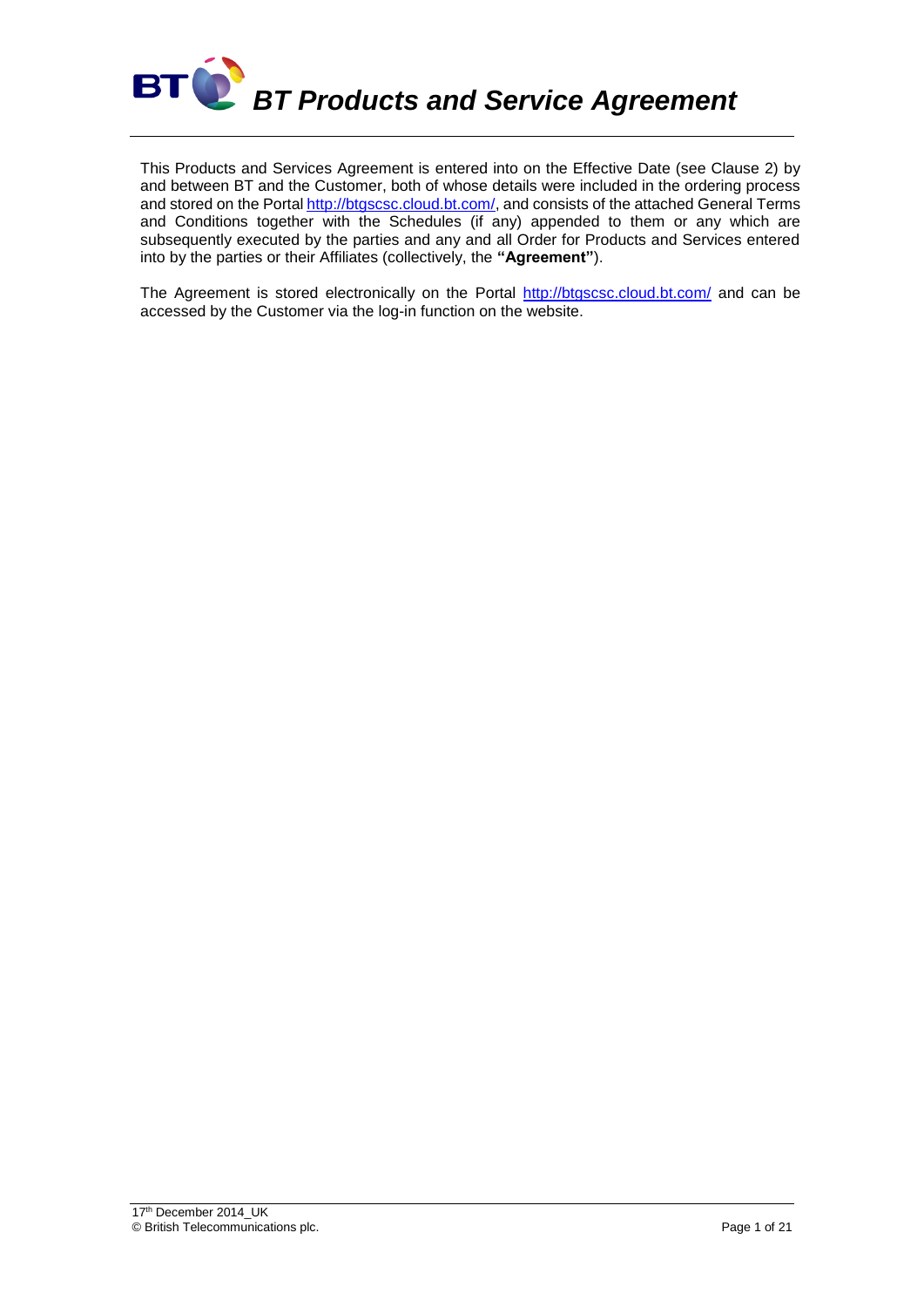

### **General Terms and Conditions**

#### **Definitions and Interpretation**

In this Agreement, the following definitions apply:

**"Affiliate"** of a Party means any legal entity controlling, controlled by, or under common control with such Party.

**"Agreement"** means this Products and Services Agreement which consists of these General Terms and Conditions, any Schedules and any Orders.

**Applicable Law**" means the laws of France and any laws and regulations, as may be amended from time to time, that apply to the provision or receipt of a Service, including:

(a) anti-corruption laws set out in the Bribery Act 2010 and the Foreign Corrupt Practices Act of 1977 of the United States of America; the French legal and regulatory requirements and

(b) all applicable export laws and regulations, including those of the United States of America;

"**BT Group**" means BT Group plc and its Affiliates from time to time;

"**BT Privacy Policy**" means the policy that BT has implemented and may update from time to time on how it Processes Personal Data and that is set out at: [http://www.btplc.com/privacycentre/index.htm.](http://www.btplc.com/privacycentre/index.htm)

"**Customer Personal Data**" means only the proportion of Personal Data where the Customer is the Controller and that BT needs to Process on the Customer's behalf as a Processor in providing the Services to the Customer under the Agreement.

"**Data Protection Legislation**" means collectively (i) any applicable laws of the European Union, (ii) any applicable local laws relating to the Processing of Personal Data and the protection of an individual's privacy, (iii) the GDPR, and (iv) any binding guidance or code of practice issued by a Supervisory Authority.

"**EU-US Privacy Shield**" means a legal framework adopted by the European Commission by its adequacy decision of 12 July 2016 which ensures an adequate level of protection for Personal Data transferred from the European Union to organisations in the United States that have selfcertified to the EU-US Privacy Shield.

'**GDPR**' means the General Data Protection Regulation (EU) 2016/679 repealing the Directive, and any amendment or replacement to it, (including any corresponding or equivalent national law or regulation which implements the GDPR)'

"**Sub-Processor**" means a BT Affiliate or BT's supplier or subcontractor that BT engages to Process Customer Personal Data for the purposes of the Agreement.

**"BT"** means British Telecommunications plc.

**"BT Equipment"** means equipment (including any software) owned or licensed by BT and placed on the Customer's premises by BT for the provision of a Service.

**"BT Parties"** means the employees, agents and subcontractors of BT or its Affiliates.

**"Business Day"** means any day which is customarily regarded in the country or locality in which the Products or Services are being provided as a day when business is undertaken, excluding national, public, or bank holidays. If the day on or by which anything is to be performed is not a Business Day, it must be done on or before the following Business Day.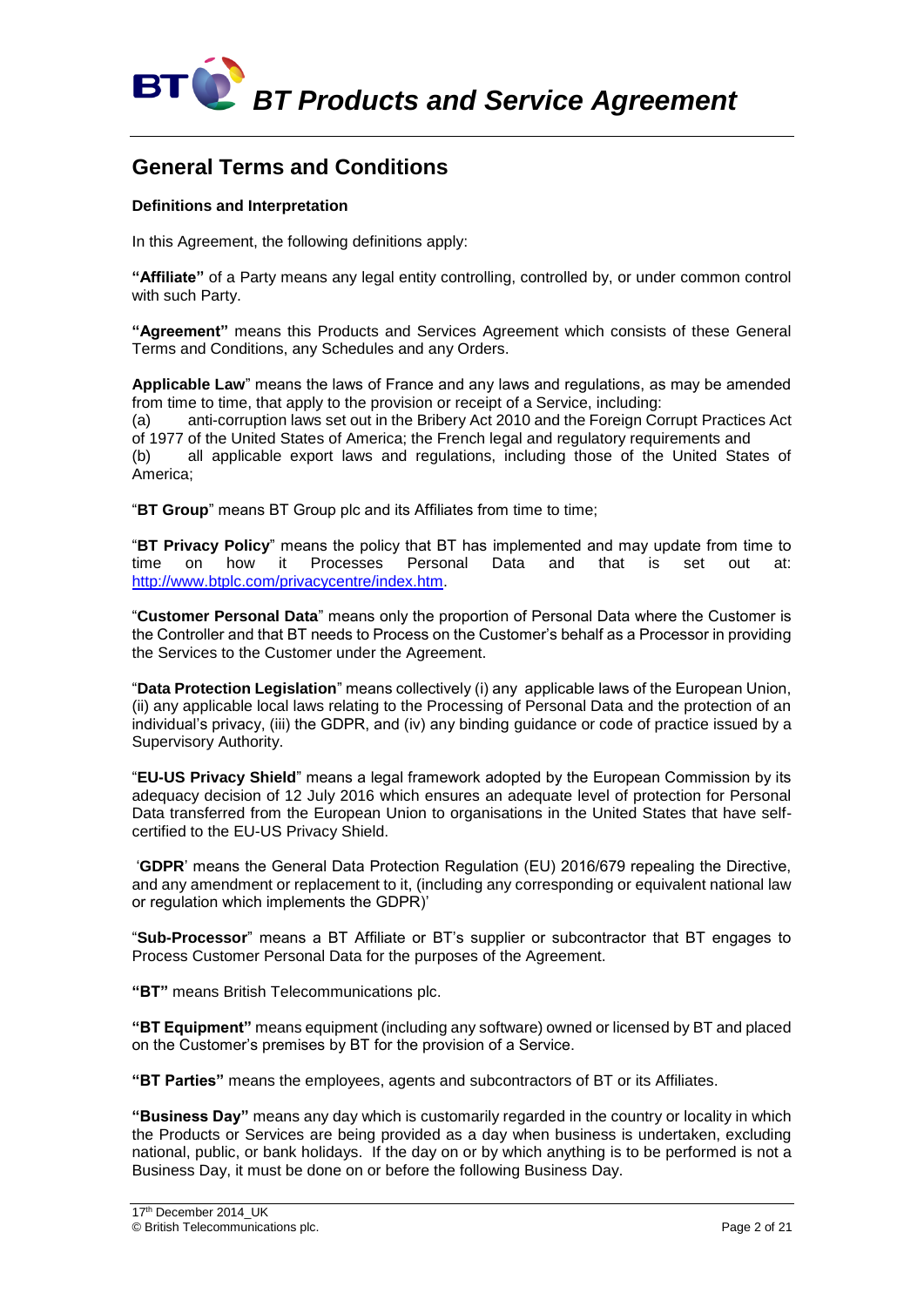**BT C**<sup>P</sup> BT Products and Service Agreement

**"Charges"** means the fees payable under this Agreement for Products or Services as set out in the Order or the applicable Schedule.

**"Confidential Information"** means all documentation, technical information, software, know how, business information or other materials (whether written, oral or in electronic form) concerning the business of the Party that are disclosed in confidence by that Party to the other during the term of this Agreement.

**"Content"** means information made available, displayed or transmitted in connection with a Service (including information made available by means of an HTML "hyperlink", third party posting or similar means) including all IPR contained in it, as well as the contents of any bulletin boards or chat forums, and all upgrades, updates, modifications and other versions of them.

**"Customer"** means the Customer entity whose details were included in the ordering process and stored on the portal [http://btgscsc.cloud.bt.com/.](http://btgscsc.cloud.bt.com/)

**"Customer Equipment"** means equipment (including software), other than BT Equipment, used by the Customer in connection with a Service.

**Customer Information** means data, information, video, graphics, sound, music, photographs, software and any other materials published or otherwise made available by or on behalf of the Customer by using the Service.

**"General Terms and Conditions"** means these clauses 1 to 19.

**"Internet"** means the global data network comprising interconnected networks using TCP/IP protocol suite.

**"IPR"** means any patent, copyright, database right, design right, community design right, semiconductor topography right, registered design, rights in confidential information and knowhow, or any similar right in any part of the world and shall include any applications for the registration of any such rights capable of registration in any part of the world.

**"Minimum Period of Service"** means a period of time beginning on the OSD during which a Service will be provided by BT. The Minimum Period of Service will be specified in a Schedule, Service Annex or Order.

**"Operational Service Date"** or **"OSD"** means the date on which any Service or part of a Service is first made available to the Customer by BT.

**"Order"** means an order under this Agreement for Products or Services signed by both Parties or on-line order as further defined in the relevant Service Annex as applicable.

**"Party"** means either BT or the Customer and **"Parties"** means both BT and the Customer.

**"Portal"** means the online system that allows the Customer to place Online Orders, change Online Orders, see the status of the Service and access certain systems (depending on the Service option chosen by the Customer).

**"Products"** means equipment and/or Software sold to the Customer under this Agreement as set out in an Order.

**"Regulated Service"** shall mean any Services that are subject to: (i) conditions that are imposed on BT by the French Authority for regulation of the electronic communications and postal sectors ("ARCEP") or by Ofcom if the Services are delivered in the UK, either specifically or generally under French law relating to Telecommunications or Section 45 of the Communications Act 2003 (for UK) and any notifications, determinations, directions, decisions and the like related thereto;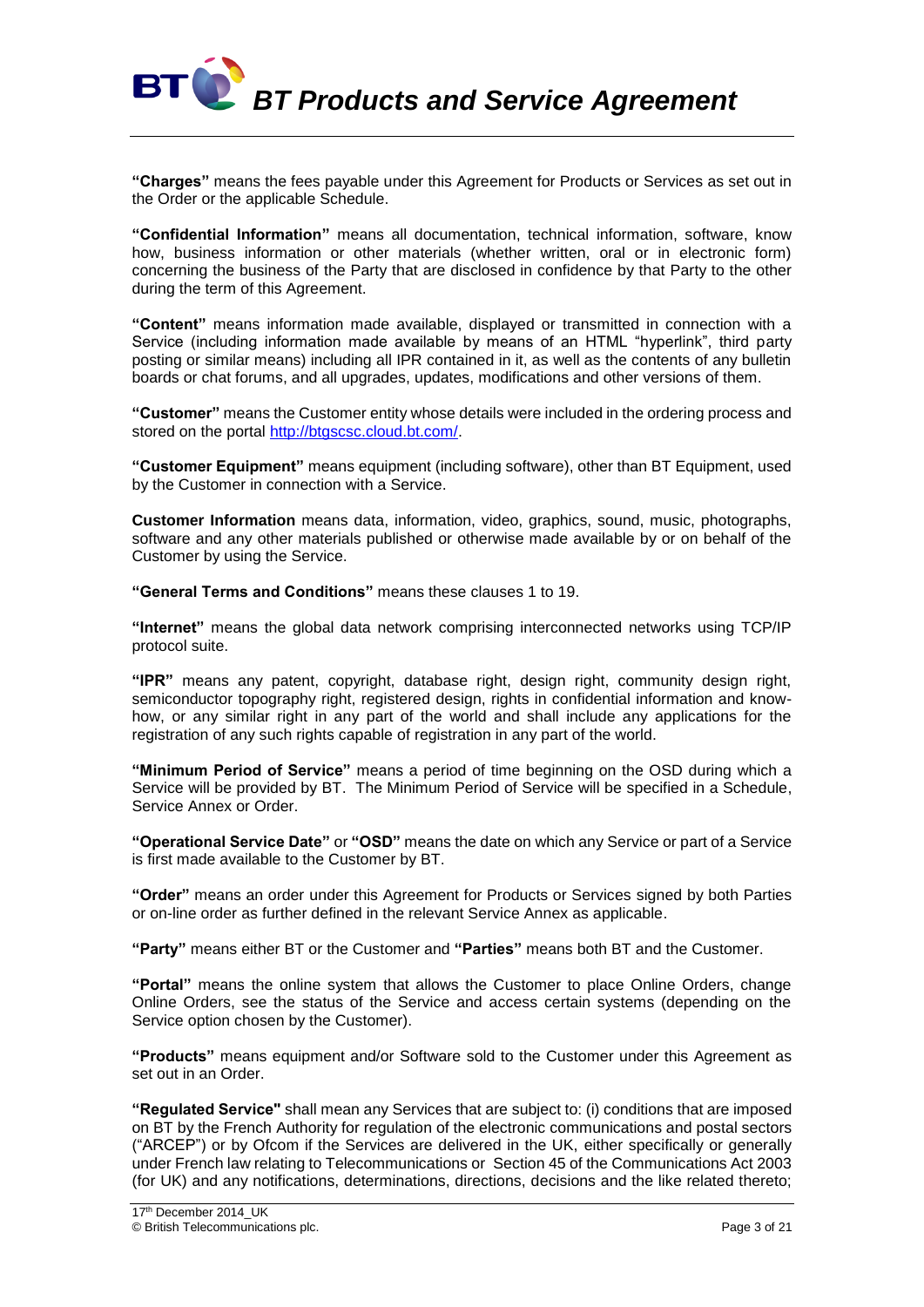

(ii) a specific ruling against BT under the French Electronic Communications and Postal Code ("CPCE") or under any other relevant laws and regulations by ARCEP or Ofcom (for UK) or other relevant governmental body in France or in the UK; and/or (iii) any formal or informal undertakings or assurances (however described) governing the conduct of BT's electronic communications business, including without limitation the undertakings given by BT to ARCEP or to Ofcom (under the Enterprise Act 2002, which took effect on 22 September 2005) and in other locations outside of France shall mean any Service that is subject to tariff or other analogous regulation issued by a regulatory authority within the territory in which the Service is provided having jurisdiction over telecommunications services or any statute applicable to the provision of such Services..

**"Schedule"** means one or more schedules (including any Service Annexes) that form part of this Agreement describing the Products or Services.

**"Service"** means each service provided by BT under this Agreement as described in any Schedule and/or Service Annex and/or Order as applicable.

"**Service Annex**" means any annexure to any Schedule.

**"Site"** means the location specified in an Order or Schedule at which BT provides a Product or Service.

**"Software"** means the software to be licensed to the Customer as specified in an Order or Schedule (as applicable) together with any embedded software and necessary for the use of, the **BT** Equipment.

**"Third Party Information"** means data, information, video, photographs, software and any other materials (in whatever form) not owned or generated by or on behalf of the Customer, including information belonging to a User which is not Customer Information, published or otherwise made available by the Customer using the Service.

**"User"** means any person who is permitted by the Customer to use or access a Service or Product.

In this Agreement, headings and bold type are for convenience only and do not affect the interpretation of this Agreement and unless the context otherwise requires, words importing the singular include the plural and vice-versa, and the term "includes" is not a word of limitation.

#### **1 Order of Precedence**

In the event of a conflict among the documents constituting this Agreement, the order of precedence shall be as follows, in decreasing order:

- (a) Any provisions (including any tariff(s)) that apply to Regulated Services set out in a Schedule;
- (b) Service Annex(es);
- (c) Schedules,;
- (d) These General Terms and Conditions;
- (e) Orders.

#### **2 Effective Date**

2.1 This Agreement is effective as of the date the Customer ordered the Service and agreed to these General Terms and conditions as well as the service specific terms and conditions outlined in the respective Schedule and/or Annexes by clicking the "Submit Order" box and shall continue until terminated in accordance with its terms.

#### **3 BT's Obligations**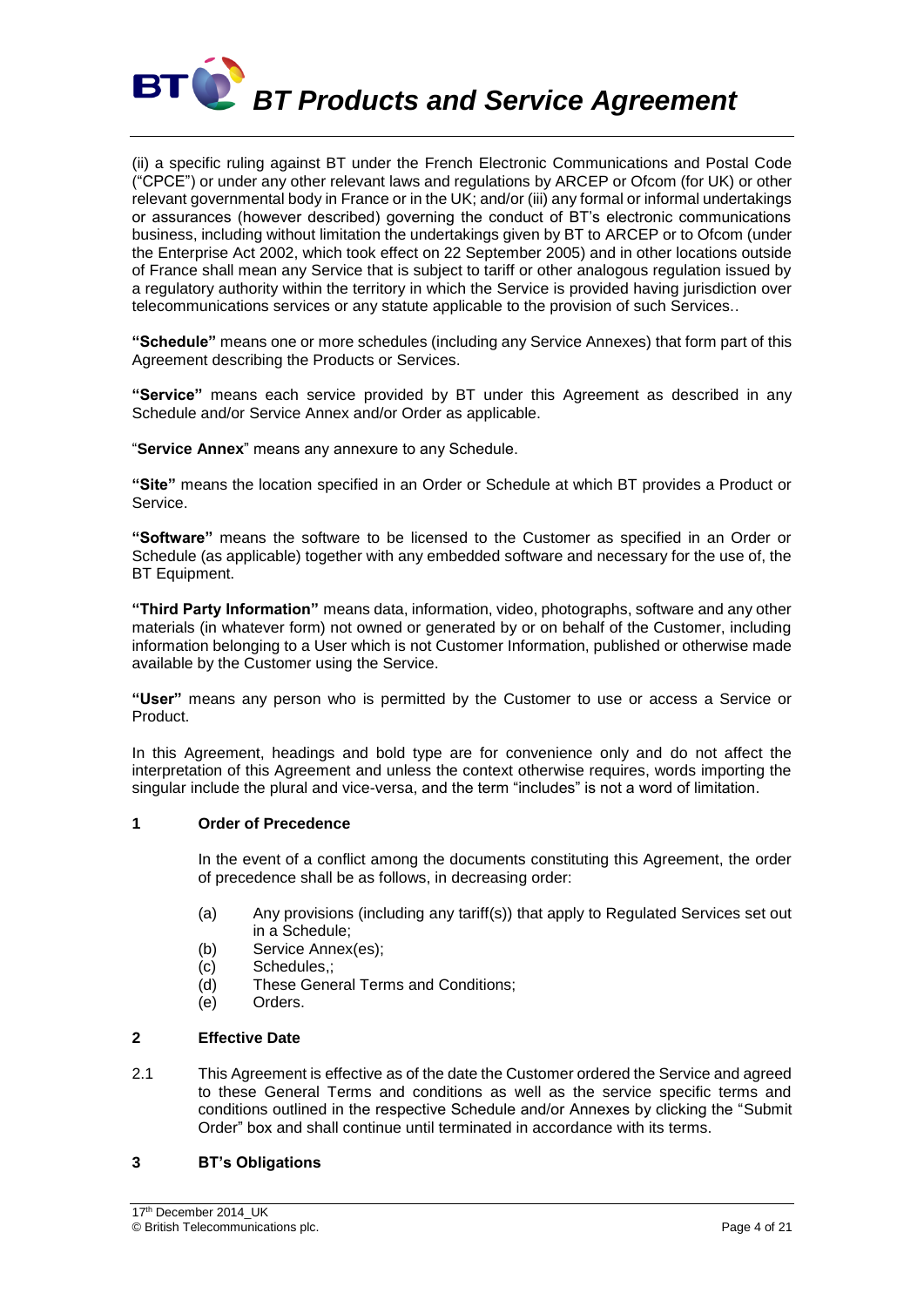

- 3.1 BT shall provide the Products and Services to the Customer in accordance with the Agreement.
- 3.2 BT shall provide each Service from the OSD for the duration as set out in the applicable Schedule or Order.
- 3.3 BT shall meet any performance dates or service levels specified in the Agreement but, unless otherwise expressly agreed within a Schedule, all timescales shall be estimates only
- 3.4 BT shall comply with all reasonable health and safety rules and regulations and security requirements that apply at a Site that have been notified to and agreed by BT in writing. BT shall not be liable if, as a result of any such compliance, it is in breach of any of its obligations under this Agreement.
- 3.5 Provided that BT gives the Customer as much notice as reasonably practicable, BT may occasionally:
	- (a) suspend a Service in an event of emergency and/or to safeguard the integrity and security of its network and/or repair or enhance the performance of its network;
	- (b) for operational reasons, change the technical specification of the Service, provided that any such change does not materially decrease or impair performance of the Service; or
	- (c) provide an alternative, equivalent service, where it becomes necessary to do so.
- 3.6 BT shall implement reasonable precautions to prevent any unauthorised access by third parties to any part of the telecommunications network used to provide the Services to the Customer, but BT shall not be liable for any loss or damage sustained by the Customer in the event of any unauthorized access in spite of BT's reasonable precautions.

#### **4 The Customer's Obligations**

- 4.1 Without prejudice to Clause 4.5 where the Customer is responsible for any preparatory activities required by BT in order to supply the Products and/or Services, the Customer shall ensure that all such preparatory work, information, items or consents required in order to supply the Products and/or Services are completed, made available or obtained (as relevant) at the Customer's own cost in sufficient time to allow BT to complete its work and deliver the relevant Products and/or Services.
- 4.2 If the Customer moves or changes the location of any BT Equipment without BT's prior written consent, BT may recover any additional cost or expense incurred by BT as a result of any lost or wasted time associated with attempting to locate the BT Equipment or any failed visits as a consequence of that action by the Customer. In addition, if BT must change a Product or Service due to incomplete or inaccurate information provided by the Customer, BT may in its reasonable discretion, apply additional one time and/or recurring Charges.
- 4.3 The Customer will comply with BT's reasonable requests that are necessary for the reasons of health and safety, environment, sustainability, security or quality or performance of any Products and/or Services.
- 4.4 The Customer will, upon reasonable notice from BT, allow BT and BT Parties access to the Sites as may be reasonably necessary for the performance by BT of its obligations under this Agreement, including the installation or maintenance of BT Equipment or Products and the recovery or removal of any BT Equipment.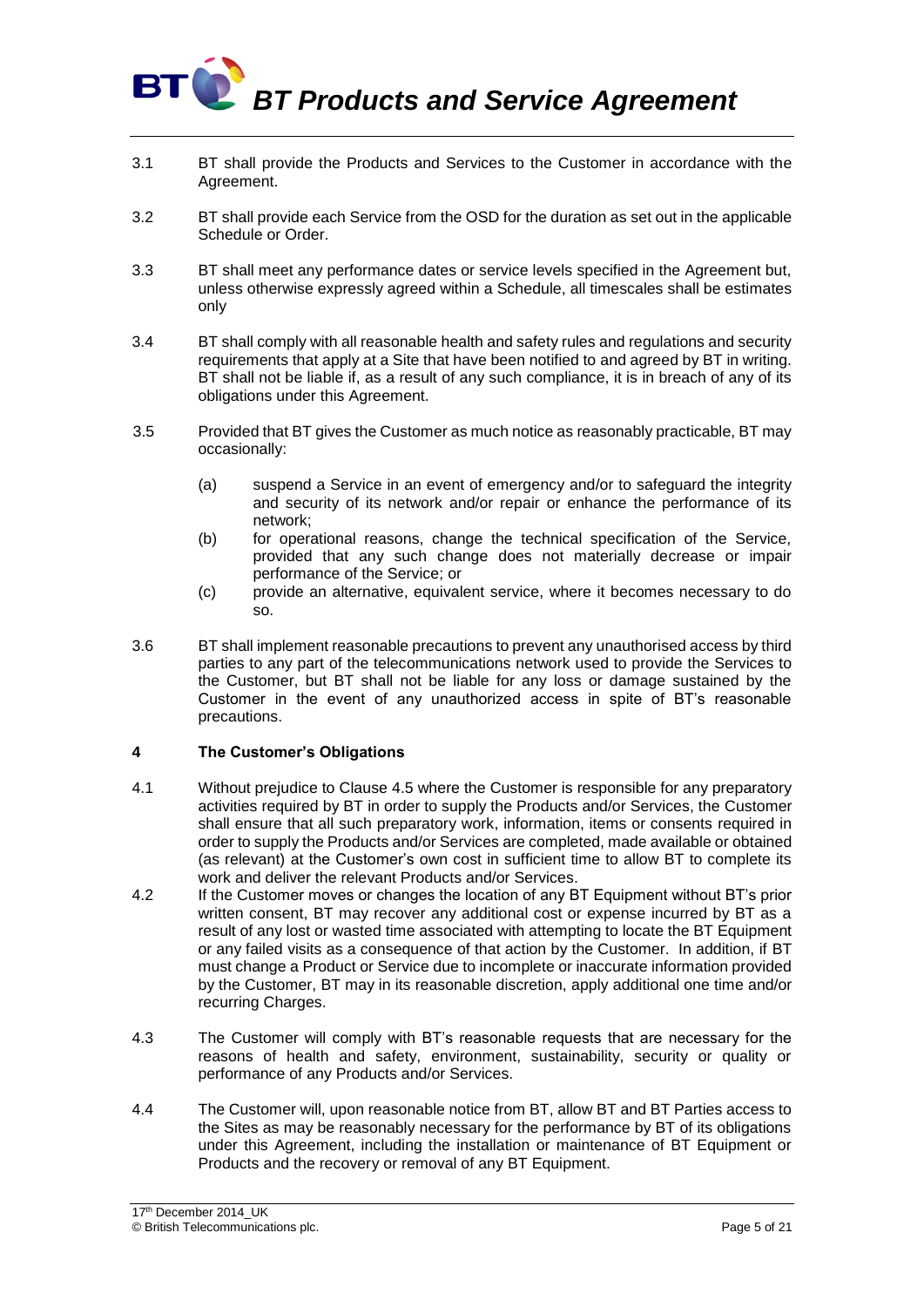## **BT BT Products and Service Agreement**

- 4.5 If BT is required to install any BT Equipment or Products at a Site, the Customer will, prior to installation and at its own expense:
	- (a) obtain all necessary consents, including consents for any necessary alterations to buildings and any consents required for the installation and use of any BT Equipment or the relevant Products over the Customer's network or at the Customer's Site;
	- (b) permit access to BT and any BT Parties to the relevant Site as may be required by BT or BT Parties to install the BT Equipment or Products;
	- (c) provide a suitable and safe working environment, including all necessary trunking, conduits and cable trays, in accordance with the relevant installation standards;
	- (d) provide any electricity and telecommunication connection points required by BT;
	- (e) provide any openings in buildings required to connect such BT Equipment or Products to appropriate telecommunications facilities;
	- (f) provide internal cabling between the BT Equipment and any Customer Equipment, as appropriate;
	- (g) take up or remove any fitted or fixed floor coverings, ceiling tiles and partition covers in time to allow BT to undertake any necessary installation or maintenance Services and carry out afterwards any work that may be required to make good any cosmetic damage caused during the installation or maintenance Services; and
	- (h) ensure that any floor loading limits will not be exceeded.

The above actions must be completed in advance of any installation work by BT; otherwise the provisions in Clause 4.2 above shall apply.

- 4.6 Subject to Clause 14, if the Customer delays or fails to perform its obligations under this clauses 4, then at BT's option, BT may:
	- a) change the delivery date or cancel the relevant Order(s) and charge the Customer for any applicable termination Charges; or
	- b) invoice the Customer for any reasonable Charges incurred for any work that is performed by BT on behalf of the Customer and that is directly attributable to the Customer's failure to perform or delay where such work is necessary to provide the Products and/or the Services. Except in the case of an emergency, BT shall seek to notify the Customer in advance of its intention to invoke this clause.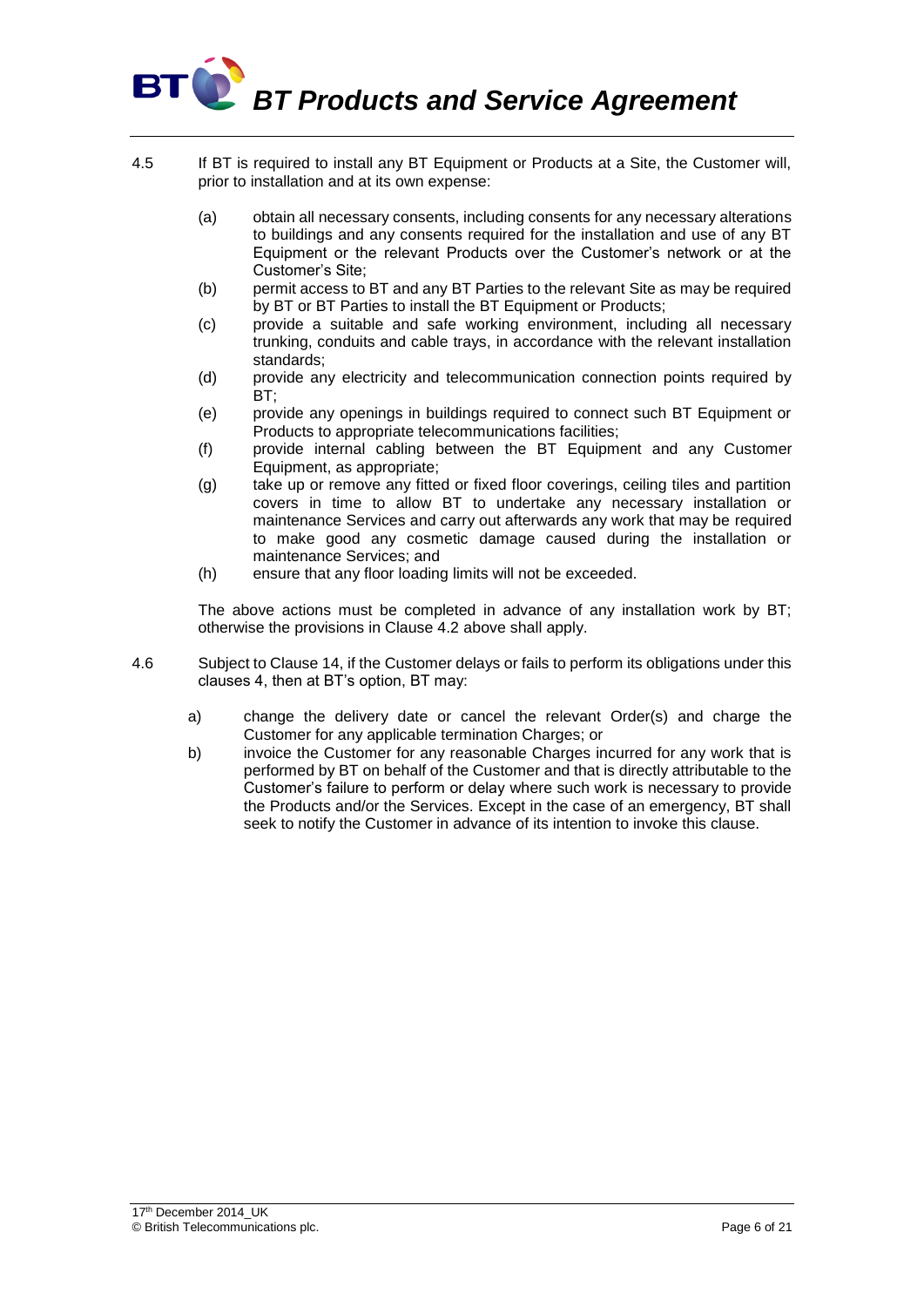## BT **BT Products and Service Agreement**

#### **5 Orders**

- 5.1 Unless otherwise stated in a Schedule or Order, the Customer may cancel the delivery of Products or provision of Services before the relevant OSD, on payment of any cancellation charges set out in the applicable Schedule or Order or, if none are specified, as reasonably imposed by BT provided there shall be no right to cancel the delivery of any Products that have been ordered or shipped from a third party manufacturer unless otherwise agreed with that third party manufacturer.
- 5.2 BT may accept instructions from a person who BT reasonably believes is acting with the Customer's authority.

#### **6 Charges**

- 6.1 The Charges for the Products and Services are set out in the applicable Schedule or Order. The Customer shall pay all Charges for the Products and Services within thirty (30) days of the date of BT's invoice, without any set-off, counterclaim or deduction. Where applicable, BT may set-off any amounts it owes to the Customer against any amounts owed by the Customer to BT under this Agreement. BT may, in its discretion, add interest charges, from the due date, to any past due amounts at a per annum rate of ten (10) percentage points above the base lending rate of the European Central Bank, compounded daily, or the maximum rate permitted by law, whichever is less. As per the French Commercial Code, in the event of late payment, BT may rightfully claim a lump sum of forty (40) Euros for recovery costs. BT may also claim an additional compensation in the event the recovery charges incurred by BT, as evidenced by supporting documents, exceed the lump sum of 40 euros.
- 6.2 Unless provided otherwise in a Schedule or Order, BT will invoice and the Customer will pay all Charges in Pounds Sterling. Charges are exclusive of all applicable taxes (including but not limited to value-added, sales, use and excise taxes), customs duties, and regulatory and other fees or surcharges (together **"Taxes"**), relating to the provision of Products and Services under this Agreement. The Customer will pay all such Taxes including those paid or payable by BT that under applicable law are permitted to be passed on by BT to the Customer, and are customarily passed on to customers by telecommunication service providers (but for the avoidance of doubt exclusive of taxes on the net income or net worth of BT), and any related interest and penalties for the Products or Services under this Agreement, except to the extent a valid exemption certificate is provided by the Customer to BT prior to the delivery of any Products or Services.
- 6.3 In the event that payment of any amount of the Charges becomes subject to withholding tax, deduction, levy or similar payment obligation on sums due to BT, the Customer will indemnify BT for such additional amounts as are necessary in order that the net amounts received by BT after all deductions and withholdings shall be not less than what would have been received in the absence of any such requirement to make such deduction or withholding. Should the Customer withhold any amounts without first grossing up its payments, or indicate that it will do so, BT may gross up its Charges to reflect such withholding amount, or otherwise include such amounts on BT's invoices (resulting in BT being subject to tax by reference to the grossed up amount, whilst only receiving the net amount). In all cases, the Customer will provide BT free of charge with appropriate certificates from the relevant authorities confirming the amount of the taxes, deduction, levies or similar payments withheld by the Customer.
- 6.4 The Customer will promptly, but in no event later than fourteen (14) days from the date of invoice, notify BT in writing of any disputed invoice, together with all information relevant to the dispute, including the account numbers, circuit identification, and trouble ticket numbers, if any, and an explanation of the amount disputed and the reasons. The Customer must pay all undisputed amounts in accordance with Clause 6.2 unless the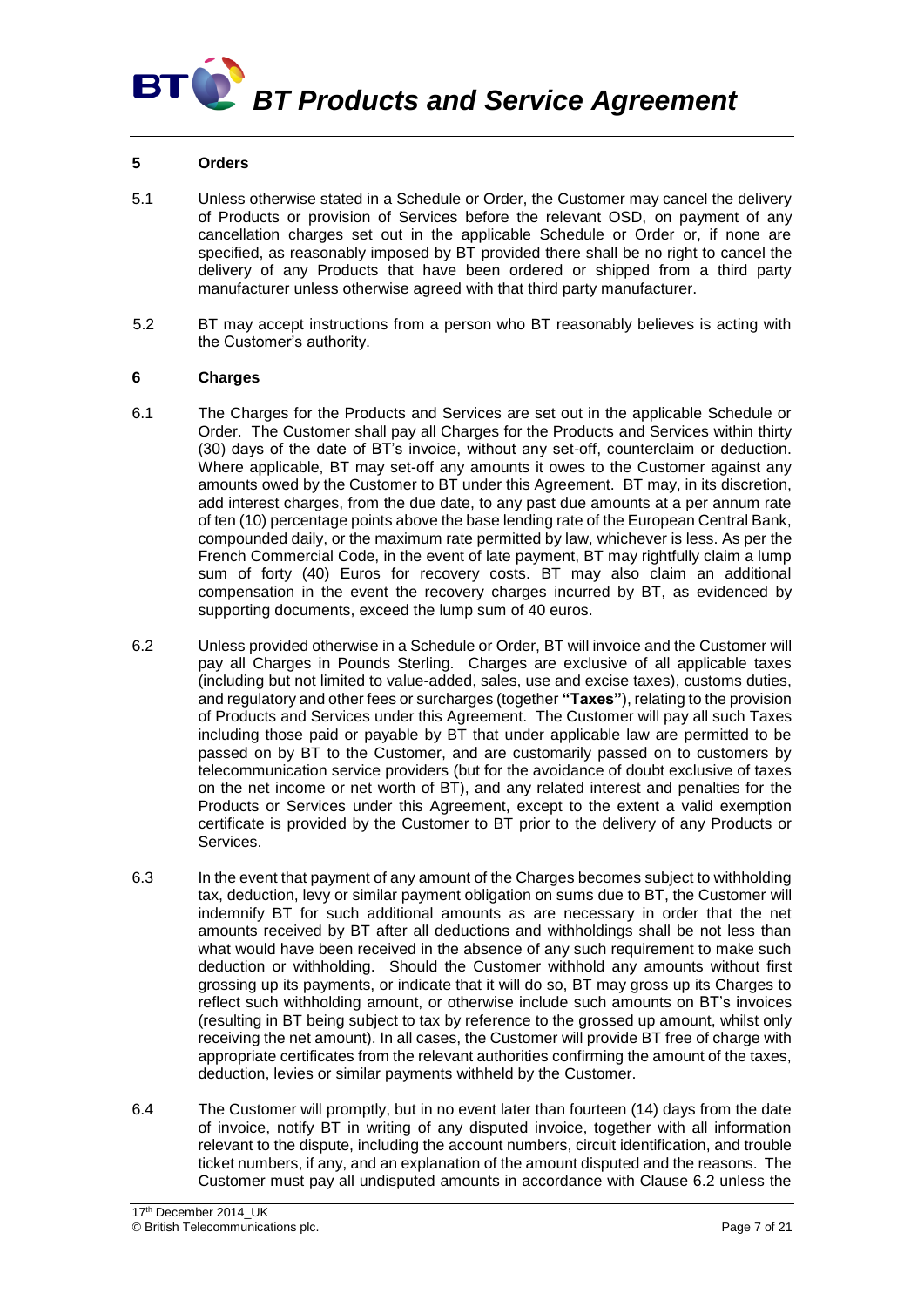

disputed amount is less than 5% of the total invoice amount in which case the total invoice amount shall be due and payable by the due date. Disputes shall be resolved promptly and any resolved amount, payable within fourteen (14) Business Days after resolution. Interest will accrue from the due date on subsequent payments of amounts withheld or credits on overpayments refunded.

- 6.5 Should the Customer initiate any change to the agreed billing arrangements (whether by assignment or otherwise) for the Products and/or Services, and such change results in additional Tax and/or withholding tax costs to BT and/or its Affiliates that BT and/or its Affiliates are unable to fully recover (including as a result of any impact with respect to how BT is able to bill for the Products and Services due to regulatory requirements), BT reserves the right to modify the Charges for such Products and Services accordingly and the Customer agrees to pay those additional costs.
- 6.6 Without prejudice to any other provision of this Agreement, BT reserves the right to treat failure to pay an invoice (other than those amounts subject to a bona fide dispute in accordance with clause 6.5) by the Customer within 30 days of the due date of the invoice as a material breach of this Agreement. If the Customer commits such material breach, BT's rights are set out in Clause 12.

Additionally, BT reserves the right to:

- (a) restrict, suspend or terminate provision of the relevant Service or Order and BT shall be released from its obligations under this Agreement with respect to such Service or Order until any balance due is paid; and
- (b) in accordance with Clause 12.7, terminate this Agreement without liability to the Customer and without prejudice to BT's rights to be paid sums due and/or
- (c) recover any BT Equipment; where such recovery takes place, the Customer shall pay to BT such recovery Charges as may be specified in the applicable Schedule or as otherwise notified by BT to the Customer.
- 6.7 Unless otherwise agreed a failure by BT to include the Customer references on the invoice shall not constitute a valid reason by the Customer to withhold payment due under the invoice.
- 6.8 The Customer shall make payment in accordance with Clause 6.2 and the instructions set out on the invoice, and where the Customer shall submit a remittance slip to show amounts paid in relation to each individual invoice.

#### **7 Use of the Service**

- 7.1 The obligations of BT under this Agreement are solely to the Customer and not to any third party. The Customer may use the Service for the Customer's own business purposes, provided that the Customer:
	- (a) complies with, and ensures that any User complies with the terms of any applicable legislation and any licence applicable to the Customer in any country where the Service is provided;
	- (b) shall remain responsible for:
		- (i) access and use of the Service by Users;
		- (ii) all Charges incurred in connection with the Services; and
		- (iii) compliance with this Agreement by the Customer and Users;
		- (c) ensures that the Customer's list of Users is kept current, and that the Customer terminates access immediately for anyone who is no longer a User; and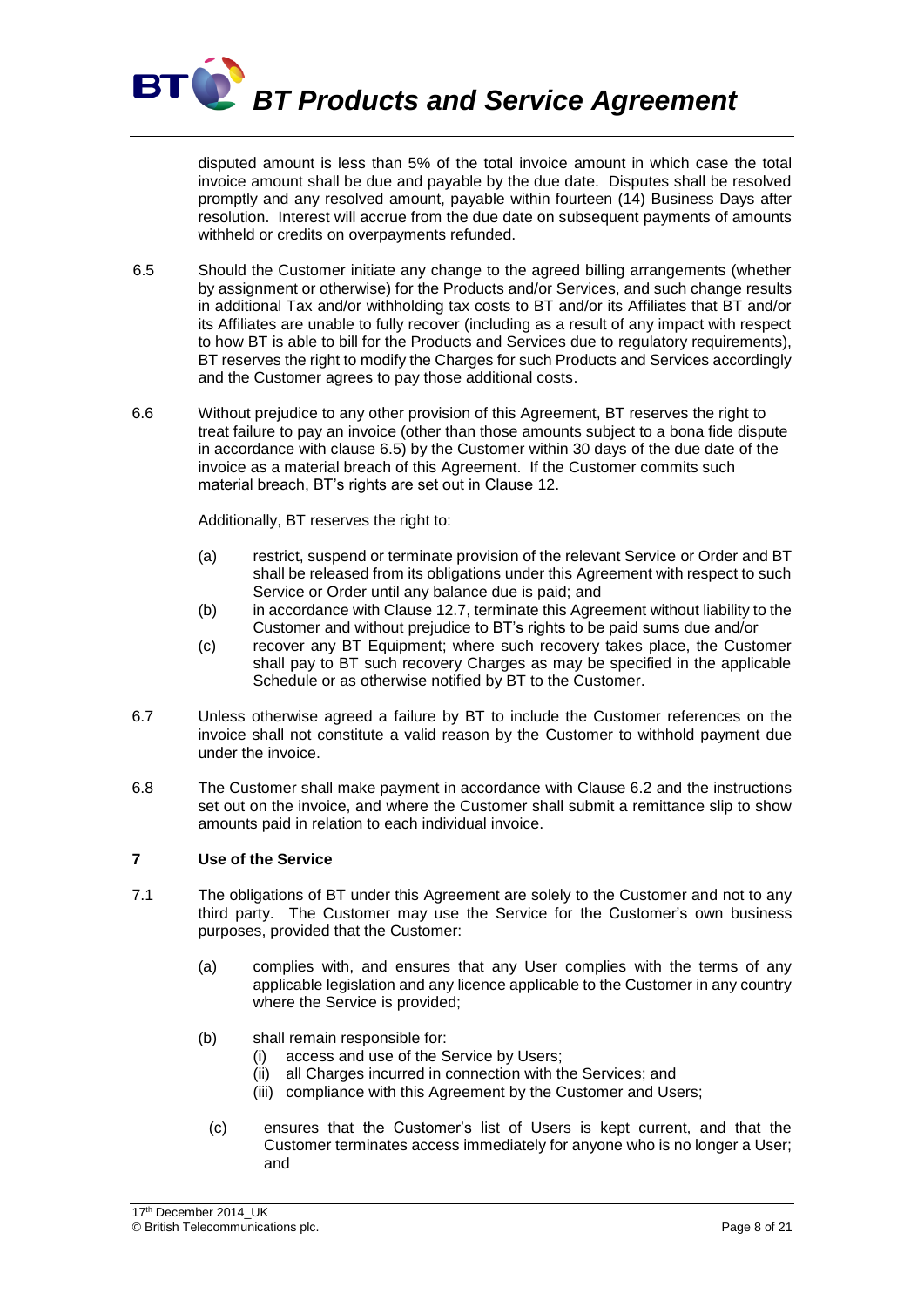

- (d) complies with the provisions of any Software licences provided with or as part of the Service.
- (e) does not use the Service to host any personal health data, as the Service provided by BT pursuant to the Agreement is not compliant with the legislation applicable to the hosting of personal health data as defined in Article L1111-8 of the French Public Health Code and Decree 2018-137 of 26 February 2018 nor is it designed or intended to.
- 7.2 The Customer shall keep harmless, defend and indemnify BT, BT Affiliates and the BT Parties against any claims, losses, costs and liabilities arising from any claims by any third party, including Users, in connection with the use or misuse of the Product or Services in breach of Clause 7.1.

#### **8 Connection of Customer Equipment to the Products and/or Services**

- 8.1 The Customer is responsible for the provision, installation, configuration, monitoring and maintenance of any Customer Equipment connected to the Service or used in connection with a Product. The Customer shall ensure that any Customer Equipment connected to or used with the Product and/or Service is connected and used in accordance with any instructions and safety and security procedures applicable to the use of that Customer Equipment.
- 8.2 The Customer shall ensure that any Customer Equipment attached (directly or indirectly) to the Product and/or Service by the Customer is technically compatible with the Service and approved for that purpose under any applicable law or regulation. BT does not make any commitment with respect to the interoperability between the Product and/or Service and Customer Equipment. In the case of Products sold for the purpose of the Customer's use with the Service, the Customer may rely upon BT's representations as to such compatibility and compliance, as of the date of provision.

#### **9 BT Equipment and Products**

- 9.1 Risk of loss of the BT Equipment and Products will pass to the Customer upon delivery, whether or not the BT Equipment or Products have been installed. Title to Products shall pass to the Customer upon payment of the applicable Charges. In relation to a cross-country border supply of Products, title will pass to the Customer upon delivery to a common carrier in accordance with the Free Carrier Alongside 'FCA' named place of delivery shipping point (as that term is defined by Incoterms 2010). In no event will the carrier be deemed to be an agent of BT.
- 9.2 The Customer is responsible for the BT Equipment and must not move, add to, modify or in any way interfere with the BT Equipment, nor permit any other person (other than a person authorised by BT) to do so. The Customer will be liable to BT for any loss of or damage to the BT Equipment, except where the loss or damage is due to fair wear and tear or is caused by BT or any BT Party. If the Customer moves or changes the location of any BT Equipment without BT's prior written consent, BT may recover any failed visits as a consequence or additional cost or expense incurred by BT as a result of any lost or wasted time locating the BT Equipment.
- 9.3 Upon termination of this Agreement, if the Customer wishes to dispose of any Products, then it shall notify BT accordingly and allow BT to collect such Products if BT elects to do so.
- 9.4 In the event that the Customer fails to notify BT in accordance with Clause 9.4 and disposes of the Products itself, the Customer shall indemnify BT against all claims, losses, costs, expenses and liabilities (including any fines levied upon BT) incurred by BT as a result of the Customer's breach of that Clause.

<sup>17&</sup>lt;sup>th</sup> December 2014\_UK © British Telecommunications plc. Page 9 of 21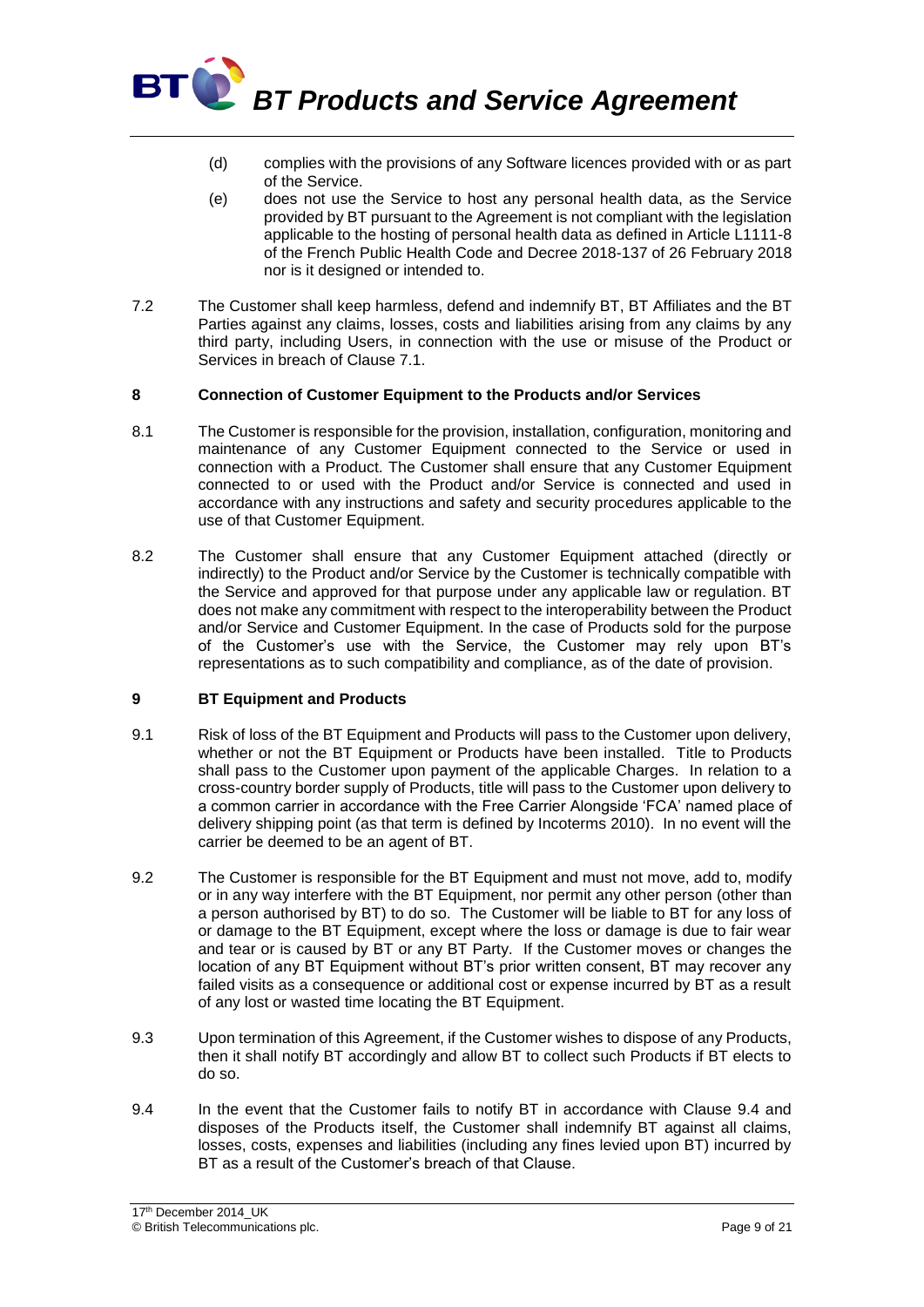

9.5 The Parties agree that the UN Convention on the Sales of Goods shall not apply to this Agreement.

#### **10 Confidentiality**

- 10.1 Each Party ("Recipient") shall keep in confidence all Confidential Information of the other Party ("Discloser") obtained under or in connection with this Agreement and will not disclose it other than in confidence to:
	- (a) the Recipient's employees or employees of the Recipient's Affiliates; or
	- (b) the Recipient's professional advisors; or
	- (c) where the Recipient is BT, employees of BT's subcontractors, in each case only to those who have a need to know such Confidential Information and to the extent necessary for performance of this Agreement or the use of the Services and/or Products.
- 10.2 This Clause 10 shall not apply to information that is:
	- (a) in the public domain other than in breach of this Agreement;
	- (b) in the possession of the Recipient before such divulgence has taken place;
	- (c) obtained from a third party who is free to divulge the same; or
	- (d) developed by the receiving party independently of and without access to Confidential Information obtained under this Agreement.
- 10.3 If either BT or the Customer receives a demand from a lawful authority, regulatory authority or court to disclose any Confidential Information provided to it by the other, it may comply with such demand if it has
	- (a) satisfied itself that the demand is lawful;
	- (b) where possible, given the other party the maximum written notice permissible under the demand in which to make representations; and
	- (c) marked the required information as the Confidential Information of the other party.
- 10.4 The receiving Party must, comply with this clause 10 for a period of three (3) years following the termination of this Agreement.
- 10.5 The Parties acknowledge that a violation of this Clause 10 may cause irreparable harm to the disclosing Party, for which monetary damages would be inadequate, and injunctive relief may be sought for a breach of this Clause 10.

#### **11 Intellectual Property Rights**

- 11.1 All IPR of either Party either pre-existing or created by either Party during or arising from the performance of this Agreement shall remain the absolute property of that Party or its licensors.
- 11.2 Without prejudice to any open source software licence terms, which terms shall apply independent of this licence grants the Customer a non-transferable and non-exclusive licence to use in object code form, all Software and associated documentation that may be supplied by BT, subject to the Customer's compliance with the Agreement, any third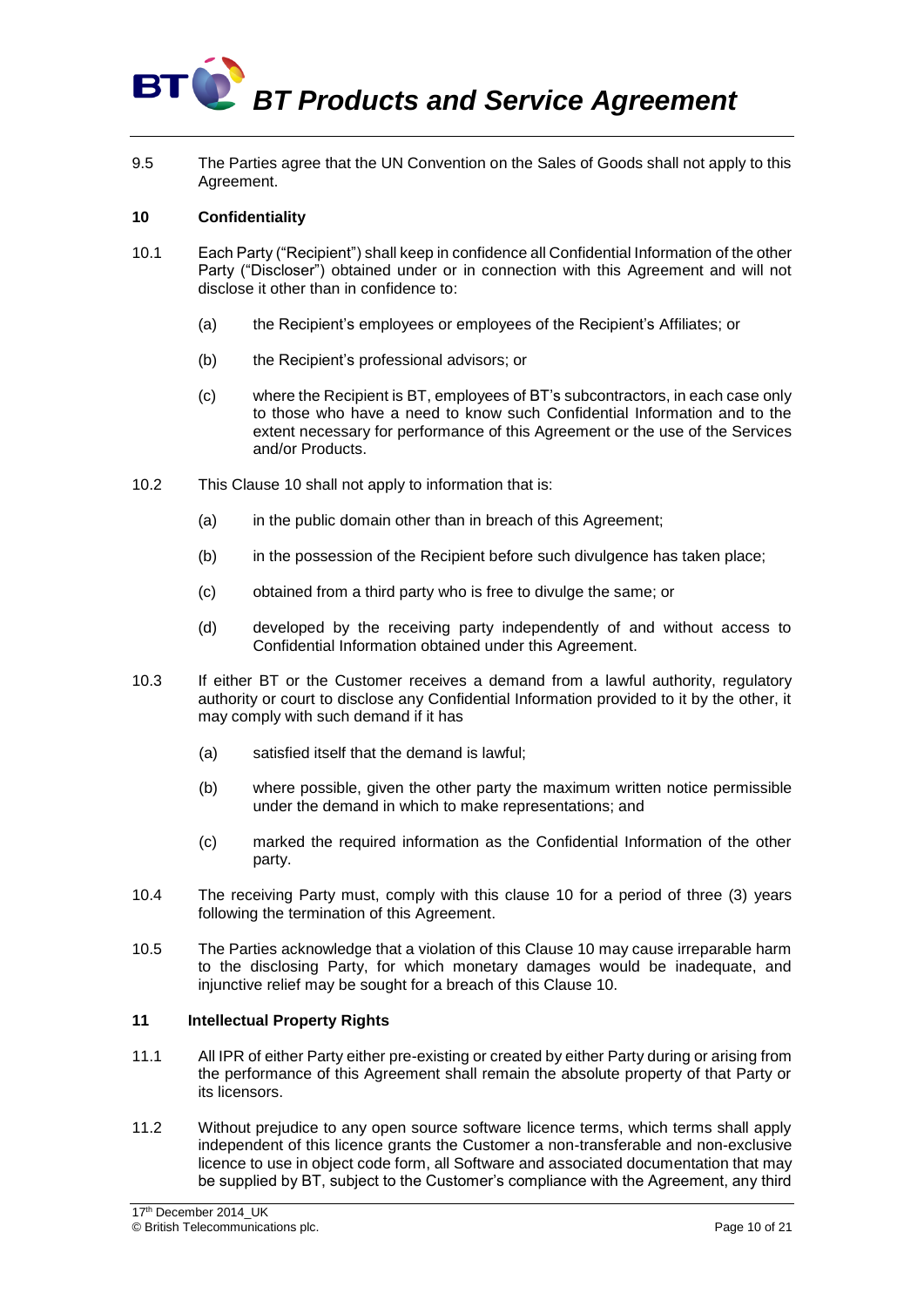

party terms and conditions that apply to the use of the Software, and associated documentation, solely as necessary for receipt or use of the Products or Services.

- 11.3 The Customer undertakes not to copy, decompile or modify or reverse engineer any Software or knowingly allow or permit anyone else to do so, except as expressly permitted by BT in writing or otherwise provided at law.
- 11.4 The term of any licence granted by BT under Clause 11.2 is coterminous with the term for the Service with which the Software is associated or in relation to which any Product is supplied.
- 11.5 Excluding any open source Software that may be made available by BT to the Customer in connection with the delivery of the Services, BT will indemnify the Customer against all third party claims and proceedings arising from infringement of any third party's IPR by the Customer's receipt of any Services or Products only to the extent that the Customer promptly notifies BT in writing of any such claim, that BT is given immediate and complete control of any such claim, that the Customer does not make any public statements related to the claim or in any way prejudice BT's defence of such claim, and that the Customer gives BT all reasonable assistance with such claim. All costs incurred or recovered in such negotiations, litigation, and settlements shall be for BT's account.
- 11.6 The indemnity set out in Clause 11.5 shall not apply to claims or proceedings arising from:
	- (a) use of any BT Equipment, Products, Services or any Software in conjunction or combination with other equipment or software or any other service not supplied by BT;
	- (b) any unauthorised alteration or modification of the Service, Product or any Software;
	- (c) Content, designs or specifications supplied by or on behalf of The Customer; or
	- (d) use of the Service, any Product or any Software other than in accordance with this Agreement.
- 11.7 The Customer will indemnify and hold BT harmless against all such claims, losses, costs and liabilities arising from the matters set out in Clause 11.6 (a), (b), (c) and (d) above that are attributable to the Customer or its agents or Users and will, immediately upon notification of any such claim by BT, cease any activity that gave rise to the claim.
- 11.8 If any Product or Service becomes, or BT believes it is likely to become, the subject of a claim of infringement of any IPR as referred to in Clause 11.5, BT, at its option and expense, may: (a) secure for the Customer a right of continued use; or (b) modify or replace the Product or Service so that it is no longer infringing, provided that such modification or replacement shall not materially affect the performance of the Product or Service.
- 11.9 The indemnity in Clause 11.5 sets out the Customer's sole and exclusive remedy for claims of infringement of intellectual property rights.

#### **12 Termination of Service and the Agreement**

12.1 Subject to any Minimum Period of Service that may apply and unless otherwise specified in a Schedule or Order, either Party may terminate any Service or Order at any time after the Minimum Period if Service by giving ninety (90) days' written notice to the other; provided that where the Customer exercises its rights under this Clause 12.1, the Customer shall be liable for any outstanding Charges for Products or Services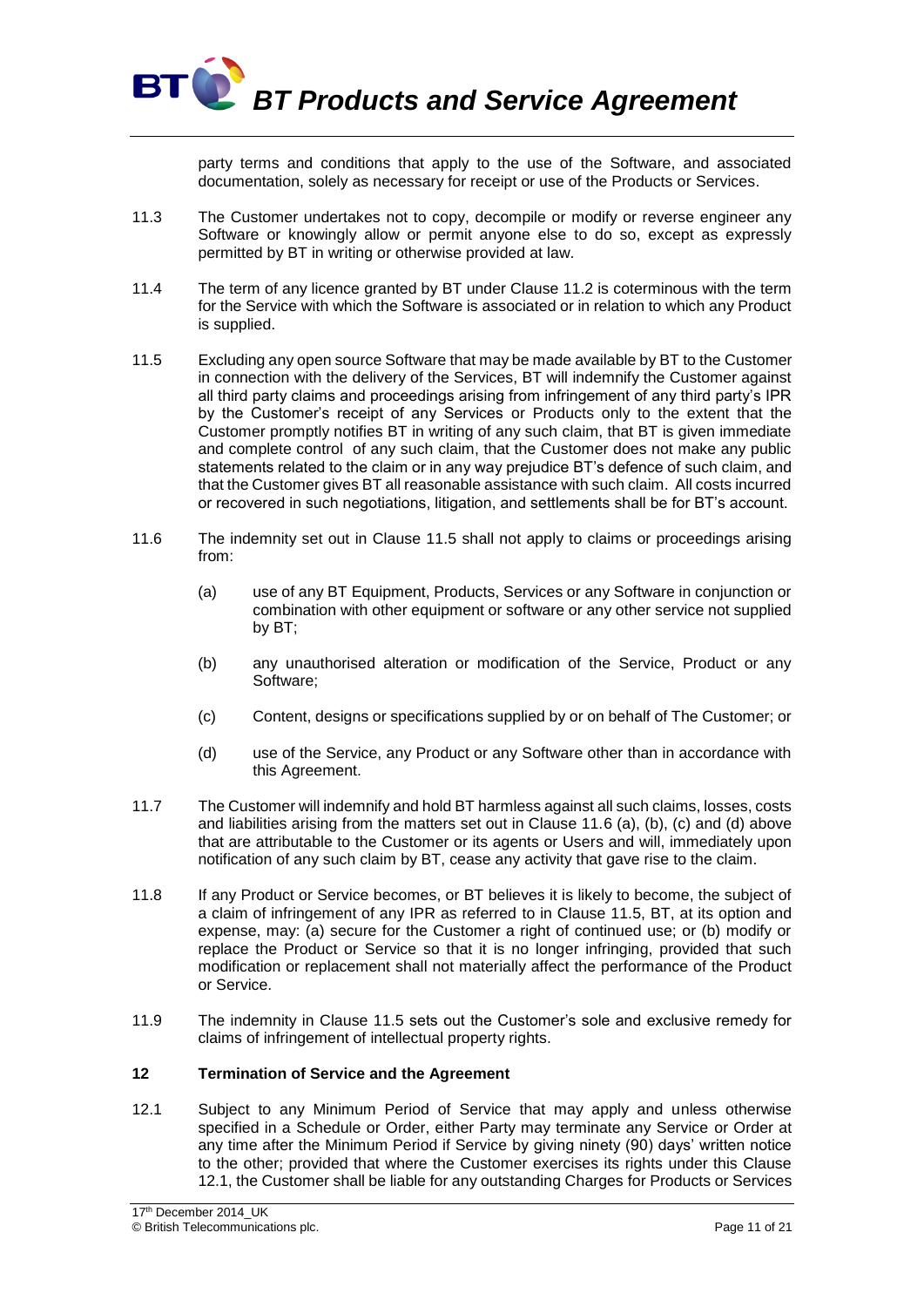

received and any applicable termination compensation as set out in the applicable Schedule or Order. The written notice aforementioned shall be reduced to fifteen (15) days where the Minimum Period of Service does not exceed nine (9) month

- 12.2 Termination of any individual Service or Order will not affect the Parties' rights and obligations with regard to any other Service or Order.
- 12.3 Either Party may immediately by notice terminate any affected Order(s) if one of the following events occurs:
	- (a) the other Party commits a material breach and has failed to rectify the breach within thirty (30) days after the terminating Party has given its notice of default;
	- (b) an event set out in Clause 14 prevents the performance of the whole or a substantial part of the other Party's obligations in relation to that Service or Product for a continuous period of thirty (30) days after the date on which it should have been performed; or
	- (c) any governmental or regulatory authority with competence and/or jurisdiction over the Parties decides that the provision of the relevant Service or Product under this Agreement is contrary to existing laws, rules or regulations or any decision, law or other official governmental order makes the provision of the Products or Service illegal. In such case no damages shall be due;
	- (d) any of the authorisation or regulatory formalities required was or is not obtained, is withdrawn or is no longer valid for whatever reason.
- 12.4 A party may immediately by notice terminate this Agreement if the other Party is the subject of a bankruptcy order, or becomes insolvent, or makes any arrangement or composition with or assignment for the benefit of its creditors, or if any of its assets are the subject of any form of seizure, or goes into liquidation, either voluntary (otherwise than for reconstruction or amalgamation) or compulsory or if a receiver or administrator is appointed over its assets (or the equivalent of any such event in the jurisdiction of such other Party).
- 12.5 Upon termination of this Agreement for any reason other than for cause, all Orders that have been executed prior to the date of termination shall remain unaffected and continue in full force and effect until termination or expiry of each Order in accordance with the terms of that Order and the terms of this Agreement shall continue to apply to that Order.
- 12.6 Upon termination of this Agreement (including any affected Order executed under it): (a) the rights of the Parties accrued up to the date of such termination shall remain unaffected; and (b) the Customer shall co-operate fully with BT to recover any BT Equipment.
- 12.7 In the event of termination of this Agreement or any Order by BT for cause, BT shall be entitled to all termination compensation from the Customer under clause 12.1 as if the Customer had terminated for convenience at that point in time, as set out in the applicable Schedule(s) or Order(s).
- 12.8 BT will use reasonable skill and due care in providing the Service, but the Customer remains solely responsible for any Data uploaded, downloaded, transmitted, stored or otherwise made available through the use of the Service and for maintaining appropriate alternate backup. BT may provide the Customer the Snap Shot Service under the conditions defined by the BT Cloud compute Service Schedule.

The Customer acknowledges and understands that upon termination, it will lose all access to the Service and any portions thereof, including, but not limited to its account, email account, and Data. In addition, upon termination for any reason whatsoever*,* BT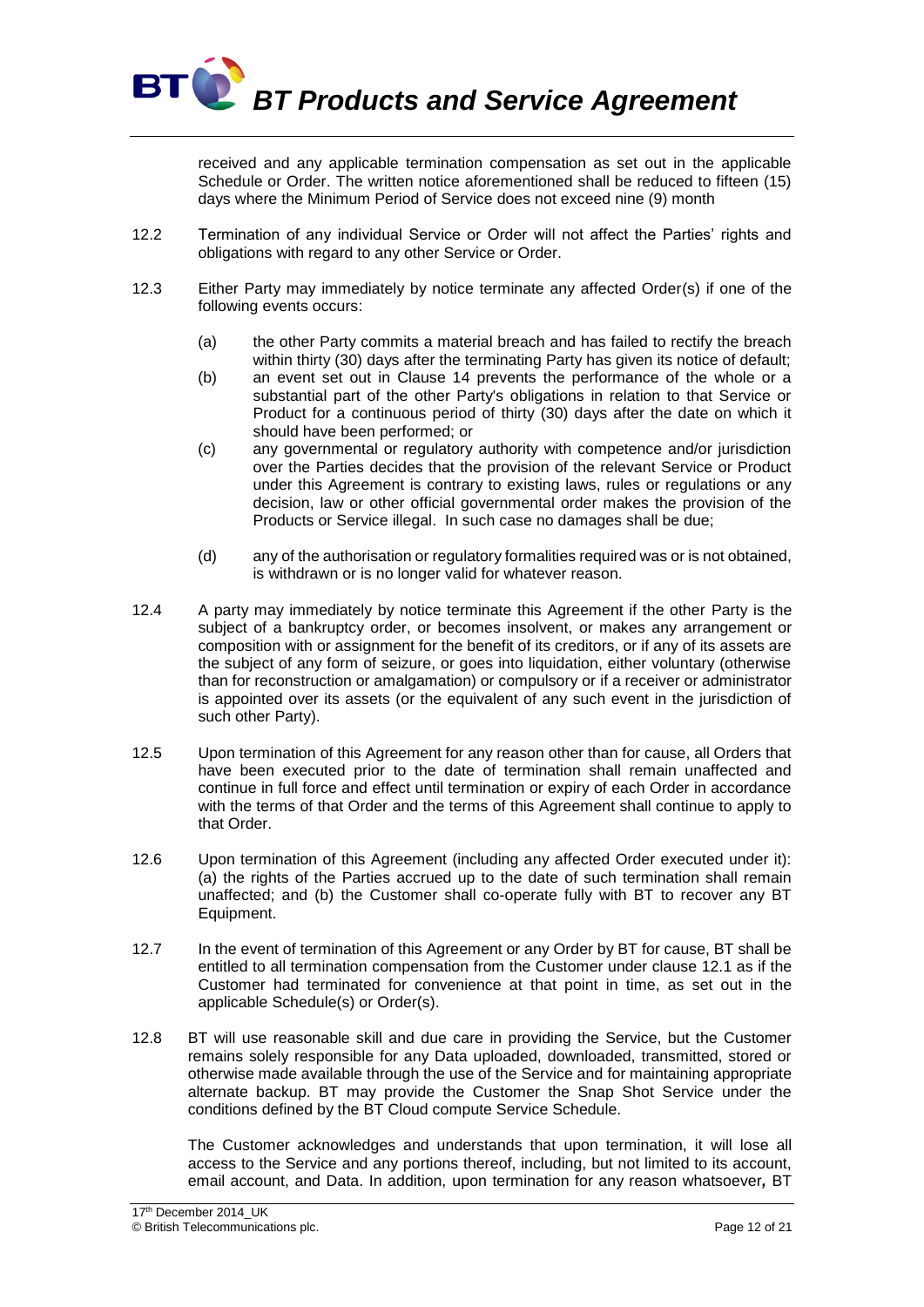

will have the right to immediately delete, without notice, Data. BT shall not be liable for any loss or damage which may be incurred by the Customer or any third parties as a result of such deletion. It is the Customer responsibility to retain copies of its Data.

Subject to notification to BT in advance, BT may provide the Customer with termination data retrieval assistance. Such termination assistance from BT is subject to mutual agreement and will trigger extra charges

#### **13 Limitation of Liability**

- 13.1 Neither Party excludes or restricts in any way its liability for death or personal injury resulting from its own negligence or the negligence of its employees or agents acting in the course of their employment or agency or for fraudulent misrepresentation, wilful failure or gross negligence.
- 13.2 Subject to Clause 13.1, neither Party shall be liable to the other, whether in contract, tort, under statute or otherwise howsoever arising under or in connection with this Agreement (including in each case negligence): (a) any loss of profits, business, goodwill (including pecuniary losses arising from loss of goodwill), or revenue; (b) any loss or corruption or destruction of data; (c) any special, indirect or consequential loss or damage whatsoever; and/or (d) any loss arising from the transmission of viruses, in all cases set out in this Clause 13.2, whether or not that Party was advised in advance of the possibility of such loss or damage.
- 13.3 Subject to any other limitations of liability that are set out in this Agreement and/or the relevant Schedule, if a Party is in breach of any obligations under this Agreement, or if any other liability however arising, whether deliberate or unintentional (including liability for negligence or breach of statutory duty) arises in connection with this Agreement, then, subject to Clauses 13.1 and 13.2, such Party's liability to the other Party shall be limited to  $\epsilon$  300.000 (three hundred thousand Euros) for all events (connected or unconnected) in any period of twelve (12) consecutive months; provided, however, that any remedies contained in any Service Level Agreement shall be the sole and exclusive remedies for any failure to meet the performance obligations under that Service Level Agreement.
- 13.4 BT excludes all liability of any kind in respect of Customer Information, Third Party Information, and any other material on the Internet which can be accessed using the Service. BT is not responsible in any way for any goods (including software) or services provided by third parties and advertised, sold or otherwise made available by means of the Service or on the Internet.
- 13.5 BT is not liable to the Customer either in contract, tort (including negligence) or otherwise for the acts or omissions of other providers of telecommunications or Internet services (including domain name registration authorities) or for faults or failures of their equipment.
- 13.6 BT shall implement reasonable precautions to prevent any unauthorized access by third parties to any part of the telecommunications network used to provide the Services to the Customer, but BT shall not be liable for any loss or damage sustained by the Customer in the event of any unauthorised access in spite of BT's reasonable precautions.

#### **14 Force Majeure: Matters Beyond the Reasonable Control of Either Party**

14.1 Neither Party shall be liable for failure or delay in the performance of its obligations caused by or resulting from force majeure which shall include, but not be limited to events that are unpredictable, unforeseeable or irresistible, such as any extremely severe weather, flood, landslide, earthquake, storm, lightning, fire, subsidence,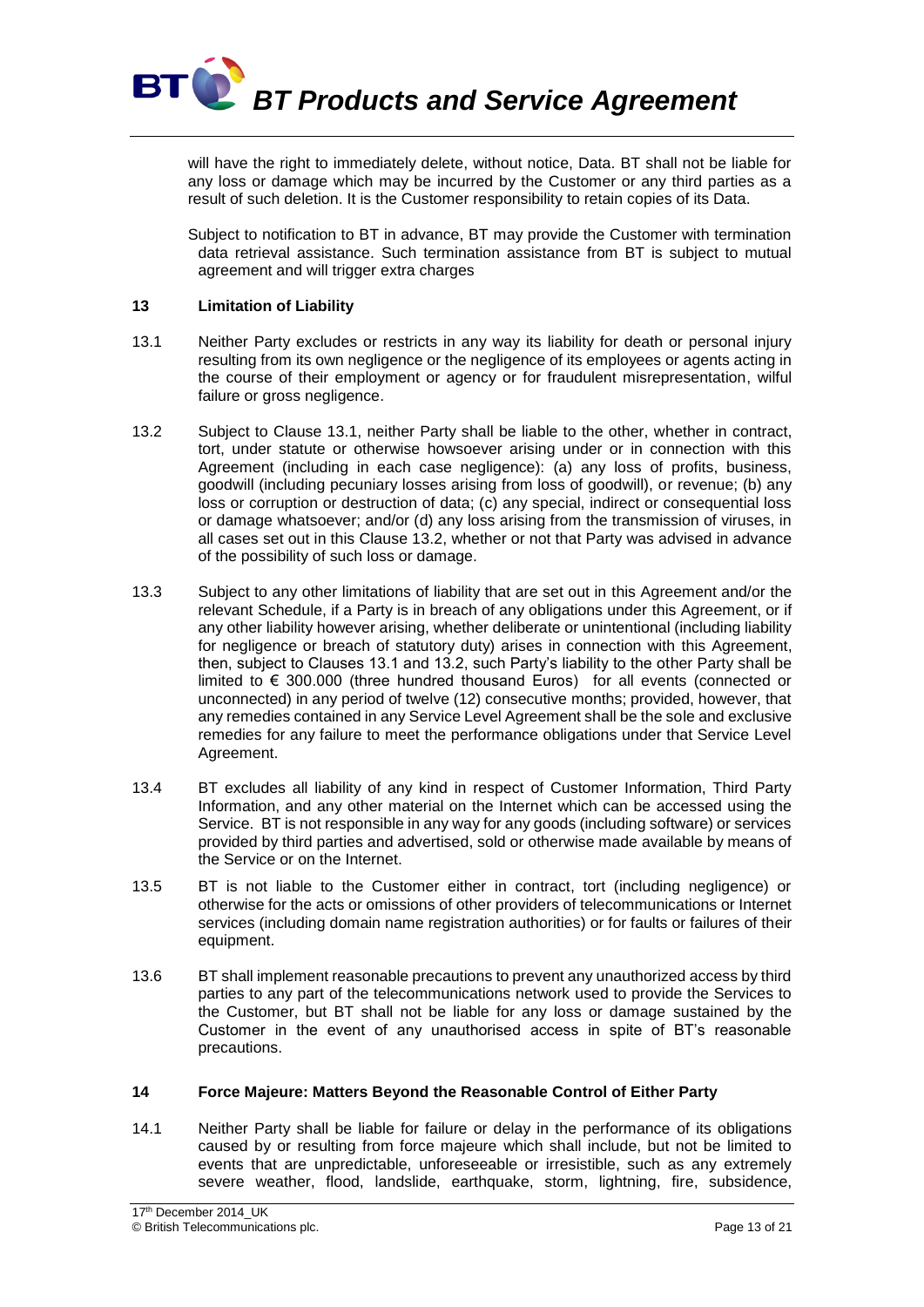

epidemic, acts of terrorism, biological warfare, outbreak of military hostilities (whether or not war is declared), riot, explosions, strikes or other labour unrest, civil disturbance, sabotage, expropriation by governmental authorities and any other act or any event that is outside the reasonable control of the concerned Party.

- 14.2 BT shall have no liability to the Customer for failure to supply the Service or a Product if:
	- (a) a third person is unable or refuses to supply or delays supplying a Service or Product to BT and there is no alternative available to BT at reasonable cost; or
	- (b) BT is prevented by legal or regulatory restrictions from supplying the Service or a Product.

#### **15 Dispute Resolution**

The Parties will use all reasonable efforts to amicably resolve any dispute. The Parties will, at a minimum, use the following procedure in the event a dispute arises with respect to any aspect of this Agreement. Upon written notification by one Party to the other that a dispute exists, working level managers of the respective Parties will attempt in good faith to work out a resolution within thirty (30) days following the day of written notification of a dispute. If an agreement cannot be reached by the end of the aforementioned period, the Parties shall prepare a document containing information that is designed to assist resolution of the dispute containing what has been agreed and what remains in dispute between them. No later than two weeks thereafter, or at some other time as mutually agreed by the Parties, representatives of the Parties at Vice President level or above shall meet to further attempt to resolve the matter or to agree on a course of action to resolve the matter. Such course of action may include use of formal dispute resolution processes, including but not limited to non-binding mediation or binding or non-binding arbitration. In the event that the Parties are unable to resolve the matter or agree on a course of action at this executive level within thirty (30) days, either Party shall have the right to pursue legal or equitable remedies as it sees fit. Nothing contained herein shall preclude either Party from seeking equitable relief at any time in a court having jurisdiction under the terms of this Agreement in the event that a risk of imminent harm to that Party exists and no appropriate remedy for such harm exists under the Agreement.

#### **16 Notices**

- 16.1 Except for notices given in accordance with Clause 3.5, all notices given under this Agreement shall be in writing and in English language, unless the Parties agree otherwise or local law and regulations provide otherwise, and shall be sent by prepaid post, facsimile or by electronic mail to the other Party at the address, fax number or email address set out in these General Terms and Conditions or any other address given notified from time to time including as updated on an Order.
- 16.2 Notices given under this Agreement are deemed to be given by the sender and received by the addressee: (a) if sent by prepaid post, three (3) Business Days from and including the date of postage; or (b) if sent by facsimile, when transmitted to the addressee; but if transmission is on a day that is not a Business Day or after 4 p.m. in the addressee's time zone, it is deemed to be duly given and received on the next Business Day; or (c) if sent by electronic mail, when sent to the addressee.

#### **17 Assignment/Subcontracting**

17.1 Either Party reserves the right to assign all or part of this Agreement at any time to any Affiliate, subject to providing the other Party prior written notice of such assignment.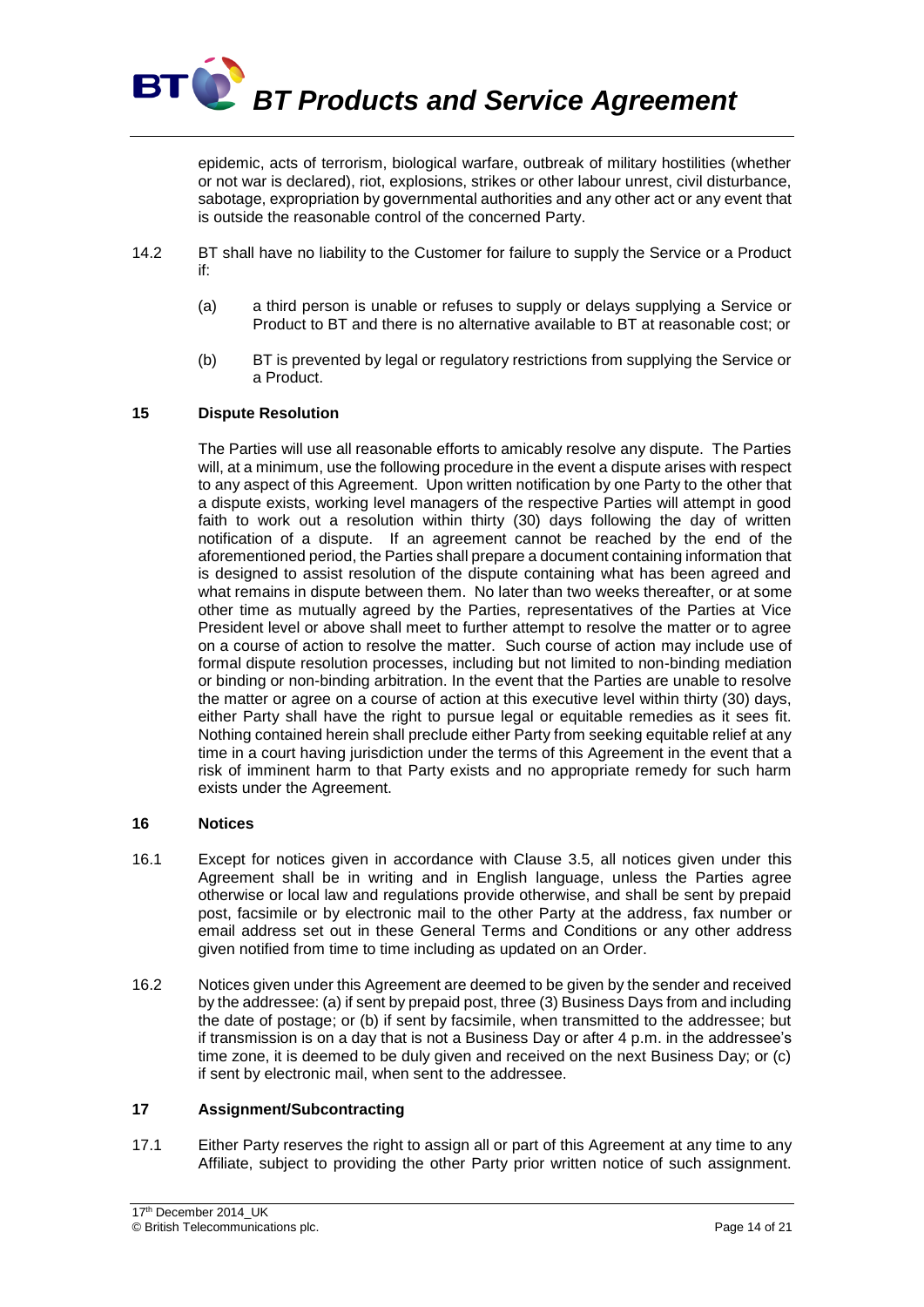

Any assignment to a party other than an Affiliate requires the prior written agreement of the other Party.

- 17.2 This Agreement will be binding on, and inure to the benefit of, the Parties and their successors and permitted assigns.
- 17.3 BT may subcontract the performance of any of its obligations under this Agreement, but without relieving BT from any of its obligations to the Customer. The Customer agrees and understands that it may need to interact directly with such BT Party for ordering, provisioning or maintaining the Products or Service as directed by BT. In particular, the Customer agrees and understand that while the BT CLOUD COMPUTE Service is managed by BT in France, the Portal is managed by international staff of IPSoft in compliance with the present Agreement
- 17.4 The Parties acknowledge and agree that the BT Affiliates and Customer Affiliates may agree to (or where required by law, will) enter into Schedules or Orders under this PSA for the provision of Products and/or Services in any country or region outside of Great Britain, and that in all such cases, upon execution of that Schedule or Order: (a) the provision of that Product and/or Service shall be deemed subcontracted by BT to that BT Affiliate, (b) the Parties shall have been deemed to have assigned the benefit received under this Agreement to their respective Affiliates in accordance with clause 17.1, and (c) the Parties are the only persons who may enforce any and all rights arising out of or in connection with this Agreement and shall have sole conduct of all claims and/or proceedings involving any of their respective Affiliates.

#### **18 Governing Law and Jurisdiction**

Unless otherwise agreed in writing this Agreement and any claims or disputes arising out of, relating to or in connection with it, shall be governed by the laws of France. The Commercial Courts of Paris shall have exclusive jurisdiction to determine any dispute arising out of or in connection with this Agreement to which the Parties irrevocably submit.

#### **19 Miscellaneous Provisions**

- 19.1 **Publicity**: Neither Party may publish or use any advertising, sales promotions, press releases, announcements, or other publicity that relates to this Agreement or that uses the trademark, service mark, trade name, logo or other indicia of origin of the other Party or its Affiliates in connection with this Agreement or any Products or Services provided under this Agreement, without the prior written approval of the other Party which shall not unreasonably be withheld.
- 19.2 **Customer Satisfaction Surveys:** Each Party agrees to co-operate with the reasonable requirements of the other Party in relation to customer satisfaction surveys organised by or on behalf of that Party.

#### 19.3 **Data Protection**

In this Contract, the following terms each have the meaning given to it in the GDPR : "Binding Corporate Rules", "Controller", "Data Subject", "Personal Data", "Personal Data Breach", "Processing", "Processor" and "Supervisory Authority"

- 19.3.1 Each Party will comply with the applicable Data Protection Legislation. The Customer will fulfil all the requirements necessary for the provision of the Service by BT, including providing any notifications and obtaining any regulatory approvals or consents required when sharing Personal Data with BT; the Customer will only disclose to BT the Personal Data that BT requires to perform the Service.
- 19.3.2 BT may be either Controller, Processor or both under the Agreement, depending on the type of Personal Data Processed and the purpose of the Processing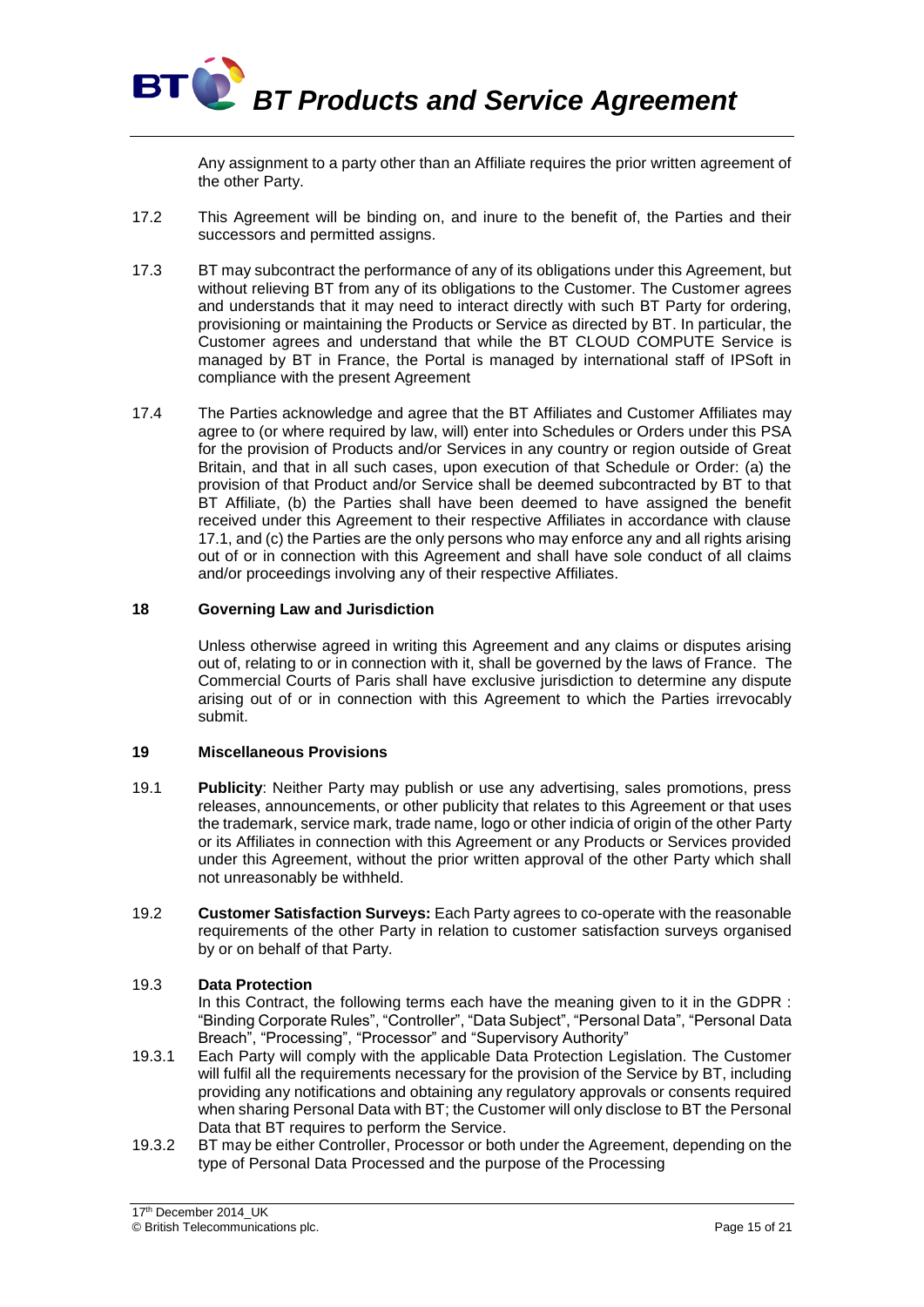# **BT CO** BT Products and Service Agreement

- 19.3.3 Notwithstanding any other provision in the Agreement, for BT to provide a Service, Personal Data may be:
- 19.3.3.1 used, managed, accessed, transferred or held on a variety of systems, networks and facilities (including databases) worldwide; or
- 19.3.3.2 transferred by BT worldwide to the extent necessary to allow BT to fulfil its obligations under this Agreement and the Customer appoints BT to perform each transfer in order to provide the Services provided that BT will rely on appropriate transfer mechanisms permitted by Data Protection Legislation, including:
	- a) BT Group's Binding Corporate Rules (for transfers among BT's Affiliates);
	- b) agreements incorporating the relevant standard data protection clauses adopted by the European Commission; and
	- c) where applicable, the EU-US Privacy Shield.
- 19.3.4 If BT acts as a Controller:
- 19.3.4.1 BT may collect, Process, use or share Personal Data with BT Affiliates and Sub-Processors, within or outside the country of origin in order to do any or all of the following
	- : a) administer, track and fulfil Orders for the Service;
	- b) implement the Service;
	- c) manage and protect the security and resilience of any BT Equipment, the BT Network and the Services;
	- d) manage, track and resolve Incidents (as defined in the Schedule) with the Service as set out in the Schedule(s);
	- e) administer access to online portals relating to the Service;
	- f) compile, dispatch and manage the payment of invoices;
	- g) manage the Agreement and resolve any disputes relating to it;
	- h) respond to general queries relating to the Service or Agreement; or
	- i) comply with Applicable Law.
- 19.3.4.2 BT will Process the Personal Data in accordance with applicable Data Protection Legislation and as set out in the BT Privacy Policy and, where applicable, BT Group's Binding Corporate Rules ; and
- 19.3.4.3 BT may, from time to time, contact the Customer Contact, or other network, IT or procurement manager involved in the procurement or management of the Service, to provide additional information concerning the Service, or other similar services.
- 19.3.5 If BT acts as a Processor:
- 19.3.5.1 the subject-matter, duration, nature and purpose of the Processing, the type of Customer Personal Data and categories of Data Subjects will be set out in the applicable Schedule;
- 19.3.5.2 in order to perform its obligations under the Agreement, BT will:
	- a) Process the Customer Personal Data on behalf of the Customer in accordance with the Customer's documented instructions as set out in Clause 19.3.5.10, except where:
		- (i) Applicable Law requires BT to Process the Customer Personal Data otherwise, in which case, BT will notify the Customer of that requirement before Processing unless to do so would be contrary to that Applicable Law on important grounds of public interest;
		- (ii) in BT's reasonable opinion an additional instruction or a change to the instructions provided by the Customer in accordance with Clause 19.3.5.10 infringes the Data Protection Legislation and BT will inform the Customer of its opinion without undue delay and will not be required to comply with that instruction;
	- b) to protect the Customer Personal Data against a Personal Data Breach implement technical and organisational security measures, including those set out in the Schedule, that are appropriate to the risk represented by the Processing and the nature of the Customer Personal Data being Processed;
	- c) provide notice to the Customer without undue delay after becoming aware of a Personal Data Breach affecting the Customer Personal Data;
	- d) only use the Sub-Processors approved by the Customer by entering into the Agreement or in accordance with Clause 19.3.5.8; and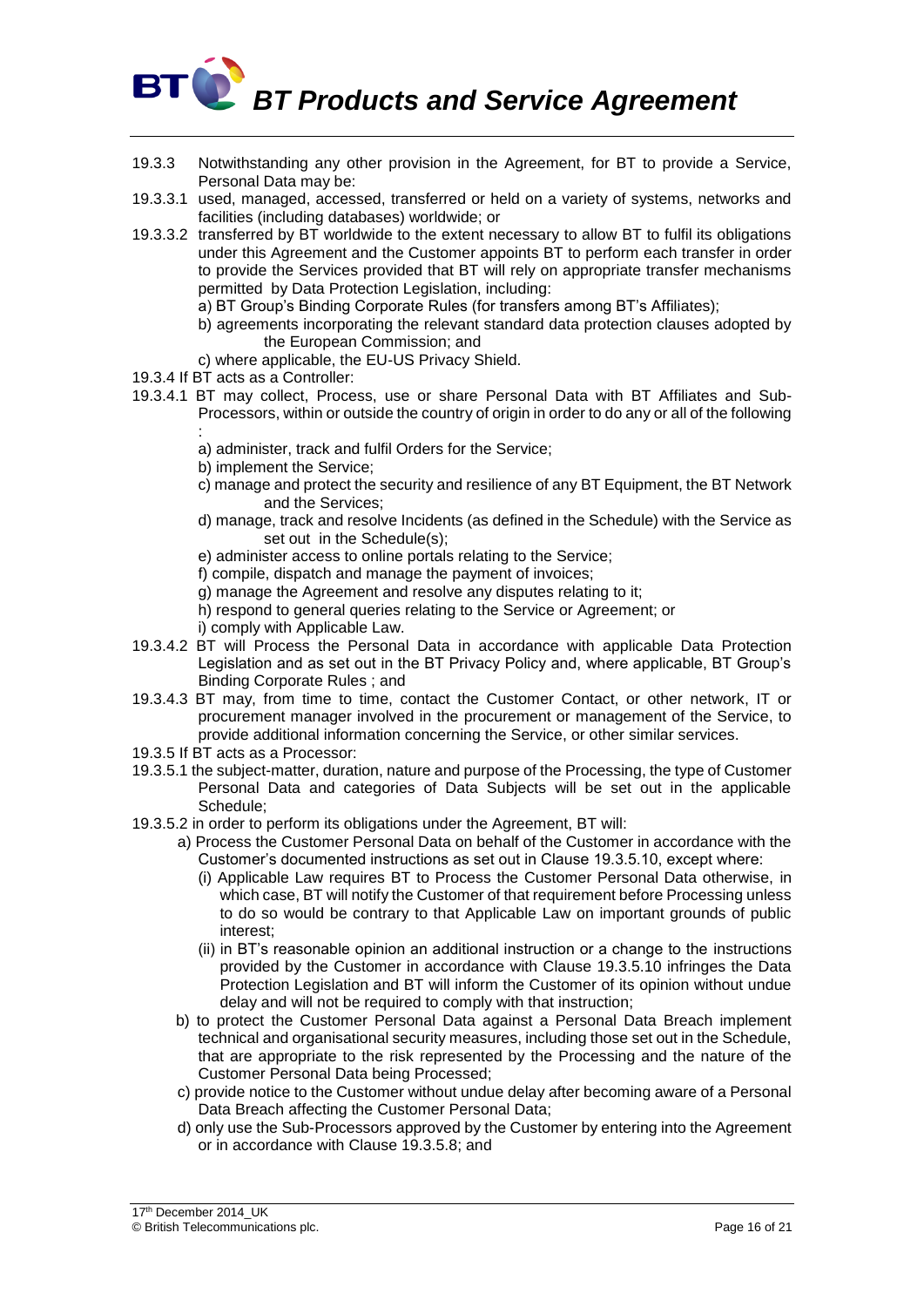

- e) assist the Customer in its compliance with the Data Protection Legislation, taking into account the nature of the Processing of the Customer Personal Data and the information available to BT, relating to:
	- (i) its obligation to respond to lawful requests from a Data Subject, to the extent practicable;
	- (ii) the security of the Processing of the Customer Personal Data;
		- (iii) notification of a Personal Data Breach affecting the Customer Personal Data to the Supervisory Authority or the Data Subjects; and
	- (iv) a data protection impact assessment as may be required by Article 35 of the GDPR and prior consultation with the Supervisory Authority,
- and the Customer will reimburse BT's reasonable costs for this assistance except for the assistance set out in Clause 19.3.5.2 (e)(iii) where a Personal Data Breach affecting the Customer Personal Data occurred as a direct result of a breach of BT's obligations set out in Clause 19.3.5.2(b);
- 19.3.5.3 unless Applicable Law requires BT to store a copy of the Customer Personal Data, upon expiry or termination of the Agreement and at the Customer's option, BT will delete or return the Customer Personal Data within a reasonable time period and the Customer will reimburse BT's reasonable costs for this deletion or return of the Customer Personal Data;
- 19.3.5.4 BT will make available to the Customer the information demonstrating BT's compliance with its obligations set out in Clause 19.3.5, and, subject to 30 days' notice from the Customer, allow for and reasonably cooperate with the Customer (or a third party auditor appointed by the Customer) to audit this compliance at reasonable intervals (but not more than once per year), so long as:
	- a) the audit will
		- (i) not disrupt BT's business;
		- (ii) be conducted during Business Days;
		- (iii) not interfere with the interests of BT's other customers;

(iv) not cause BT to breach its confidentiality obligations with its other customers, suppliers or any other organisation; and

(v) not exceed a period of two successive Business Days;

b) the Customer (or its third party auditor) will comply with BT's relevant security policies and appropriate confidentiality obligations; and

c) the Customer will reimburse BT's reasonable costs associated with the audit and, where BT conducts an audit of its Sub-Processors to demonstrate BT's compliance with its obligations set out in Clause 19.3.5 , those of its Sub-Processors.

- 19.3.5.5 BT may demonstrate its compliance with its obligations set out in Clauses 19.3.5 by adhering to an approved code of conduct, by obtaining an approved certification or by providing the Customer with an audit report issued by an independent third party auditor (provided that the Customer will comply with appropriate confidentiality obligations and not use this audit report for any other purpose);
- 19.3.5.6 BT will not disclose Customer Personal Data to a third party unless required for the performance of the Service, permitted under the Agreement or otherwise required by Applicable Law; and
- 19.3.5.7 BT will ensure that persons authorised by BT to Process the Customer Personal Data will be bound by a duty of confidentiality.
- 19.3.5.8 BT may use Sub-Processors in accordance with Clause 17.3 and will ensure that data protection obligations in respect of Processing Customer Personal Data equivalent to those set out in Clauses 19.3.5 of the Agreement will be imposed on any Sub-Processors;
- 19.3.5.9 BT will inform the Customer of proposed changes to its Sub-Processors from time to time, by providing notice to the Customer and:
- a) if the Customer does not object to the proposed change within 30 days of the date of this notice, the Customer will be deemed to have authorised the use of the new Sub-Processors;
- b) the Customer may object to the use of a new Sub-Processor by giving notice in accordance with Clause Notices [16] documenting material and substantiated concerns that the Sub-Processor will not be able to comply with the Data Protection Legislation and:

17<sup>th</sup> December 2014\_UK © British Telecommunications plc. Page 17 of 21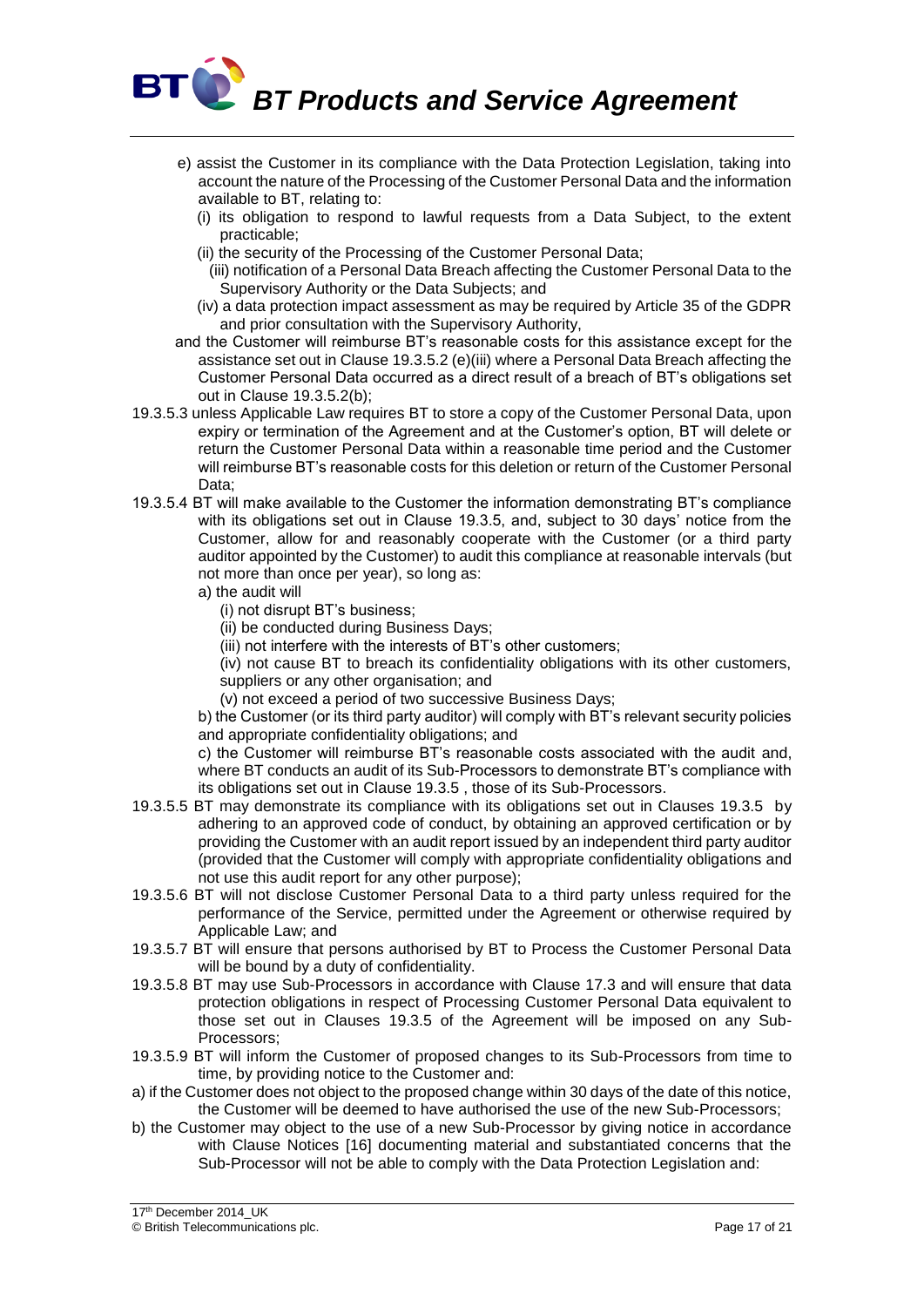

- c) if such notice is received within the 30 days set out in Clause 19.3.5.9 a), the parties will address the Customer's objection in accordance with the dispute resolution set out in Clause [15] and BT may use the relevant Sub-Processor to provide the Service until the objection is resolved in accordance with Clause Dispute Resolution Procedure;
- 19.3.5.10 the Agreement contains the Customer's complete instructions to BT for the Processing of Customer Personal Data and any additional instructions or changes to the instructions will be incorporated into this Agreement as an amendment to take account of any resulting change in the Charges or the Service;
- 19.3.6 Where permitted by Applicable Law,
- 19.3.6.1 a party in breach of the Data Protection Legislation or this Clause 19.3 will be liable to the other for any losses, costs and liabilities (including those arising from Claims) incurred or suffered by the other party where those losses, costs and liabilities are caused by, or in connection with, that breach including where the Parties are jointly and severally liable; and
- 19.3.6.2 where the Parties are jointly and severally liable for a Claim caused by Processing neither party will make any payment or any offer of payment to any Data Subject (including third parties acting on behalf of any Data Subject) in response to Claim caused by or relating to the Processing of Personal Data, without the prior written agreement of the other party.
- 19.3.7 Where each party acts as a Controller in relation to the Processing of Personal Data under the Agreement, the Parties will not act as joint Controllers for the purposes of Article 26 of the GDPR in relation to such Processing.
- 19.3.8 If BT proposes amendments to the Agreement to reflect changes to BT's security measures, policies and processes to enable BT to comply with the Data Protection Legislation, the Customer will act reasonably and in good faith, to negotiate those amendments in a timely manner with BT.

#### 19.4 **Legal and Regulatory Compliance:**

- 19.4.1 Each Party will comply with all laws and regulations that apply to its activities under this Agreement, including any that apply to the Products and Services provided under this Agreement.
- 19.5 **Anti-Corruption and Bribery Act Compliance**: In connection with any actions or activities associated with this Agreement or in connection with the relationship between the Parties, neither Party shall engage in any unlawful trade practices or any other practices that are in violation of the U.S. Foreign Corrupt Practices Act, the U.K. Bribery Act of 2010, or any other law that prohibits bribery or similar activity. Each Party shall ensure that neither it nor its Affiliates, subcontractors and agents: either directly or indirectly, seek, receive, accept, give, offer, agree or promise to give any money, facilitation payment, or other thing of value from or to anyone (including but not limited to government or corporate officials or agents) as an improper inducement or reward for or otherwise on account of favourable action or forbearance from action or the exercise of influence; or fail to establish appropriate safeguards to protect against such prohibited actions. Each Party shall, upon request from the other Party, provide evidence of the steps being taken to avoid prohibited actions, including the establishment of policies, practices, and/or business controls with respect to these laws. To the extent permitted by the relevant authority, each party shall promptly inform the other Party of any official investigation with regard to alleged breaches of the above laws that are related in any way to this Agreement.
- 19.6 **Human Rights Compliance** : Each Party will comply with the International Human Rights Standards, when providing or using the Services.
- 19.7 **Export Control:** The Parties acknowledge that Products, Software, and technical information (including, but not limited to, service, technical assistance and training) provided under this Agreement may be subject to export laws and regulations of other countries, and any use or transfer of the such Products, Software, and technical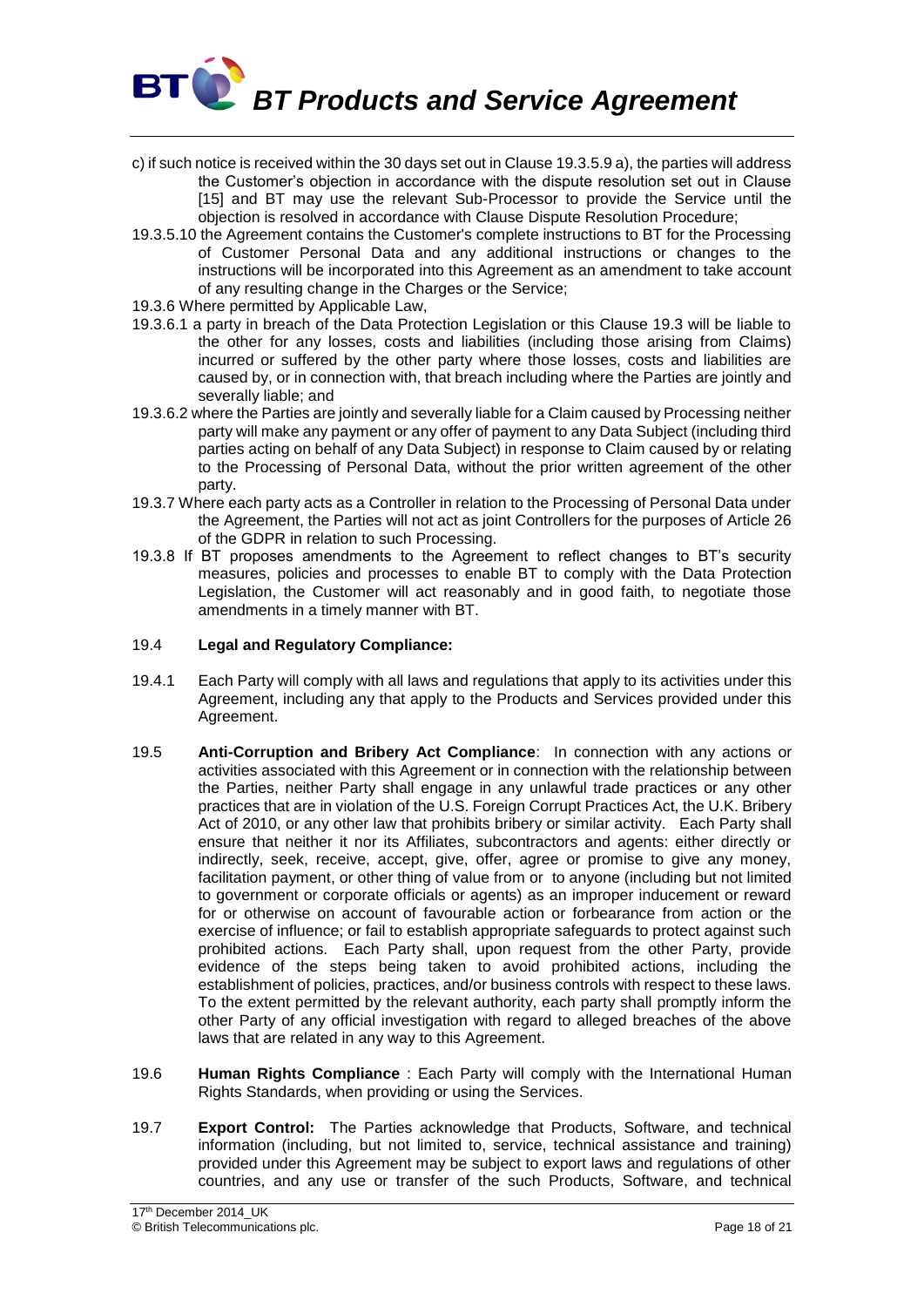

information must be in compliance with all applicable regulations and international trade sanctions. The Parties will not use, distribute, transfer, or transmit the Products, Software, or technical information (even if incorporated into other products) except in compliance with all applicable export regulations and trade sanctions. If requested by either Party, the other Party also agrees to sign written assurances and other exportrelated documents as may be required to comply with all applicable export regulations.

- 19.8 **UK Regulatory Compliance:** Where Regulated Service(s) are to be provided within the UK under this Agreement, the terms and conditions and prices for Regulated Service are published on BT's website at www.bt.com and may be amended by BT from time to time. For the avoidance of doubt, the terms and conditions and prices published on BT's website for Regulated Service, and any amendments thereto, shall govern the provision of Regulated Service to the exclusion of all other terms and conditions and prices in this Agreement. If BT is required in order to comply with law or regulation to modify the Service or amend the terms and conditions or prices, BT reserves the right to do so and notify the Customer as soon as possible of any such modification and any terms and conditions (including Charges) associated with such modification, except in the case of Regulated Service where any such changes will be published as set out in this Clause. If a legal or regulatory intervention or ruling of any sort prevents the accomplishment of the purpose of this Agreement, the Customer and BT shall immediately commence good faith negotiations to explore whether a similar economic effect can be obtained consistent with the applicable legal or regulatory requirements. The delay or failure by BT to perform any of its obligations under this Agreement that is caused by or materially contributed to by a restriction of a legal or regulatory nature that affects, wholly or partly, the provision of the Service, shall not constitute a breach of this Agreement.
- 19.9 **Non-UK Regulatory Compliance:** Where Regulated Service(s) are to be provided outside of the UK under this Agreement, the Parties shall comply with the terms and conditions and prices, if applicable, of any applicable tariffs, regulations, or statutes. In the event of changes to such tariffs, regulations, or statutes during the term of any Order for such Regulated Services, such changes shall be effective pursuant to their terms. If a legal or regulatory intervention or ruling of any sort prevents the continued provision of any Regulated Service or materially changes the Regulated Service so that it is no longer consistent with the purpose of this Agreement, BT shall promptly commence good faith discussions with the Customer on any alternative Service or on any appropriate migration away from that Regulated Service so as to minimize any disruption to the Customer.
- 19.10 **Capacity:** Each Party warrants that it has the necessary rights, licences and permissions to enter into and perform its obligations under this Agreement.
- 19.11 **Rights of Third Parties:** This Agreement does not create any right enforceable by any party who is not the Customer or BT ("Third Party").
- 19.12 **No Waiver:** Except as otherwise specifically provided in this Agreement, no failure to exercise, or delay in exercising, any right, power or privilege set out in this Agreement will operate as a waiver of any right, power or privilege.
- 19.13 **Severance:** If any provision of this Agreement is held to be invalid or unenforceable, it will be severed from this Agreement, the remaining provisions will remain in full force and effect, and the Parties will use reasonable endeavours to promptly negotiate a replacement in good faith.
- 19.14 **Survival of Obligations:** The Parties' rights and obligations, whose nature is such that they should continue beyond the termination of this Agreement, shall survive termination of this Agreement.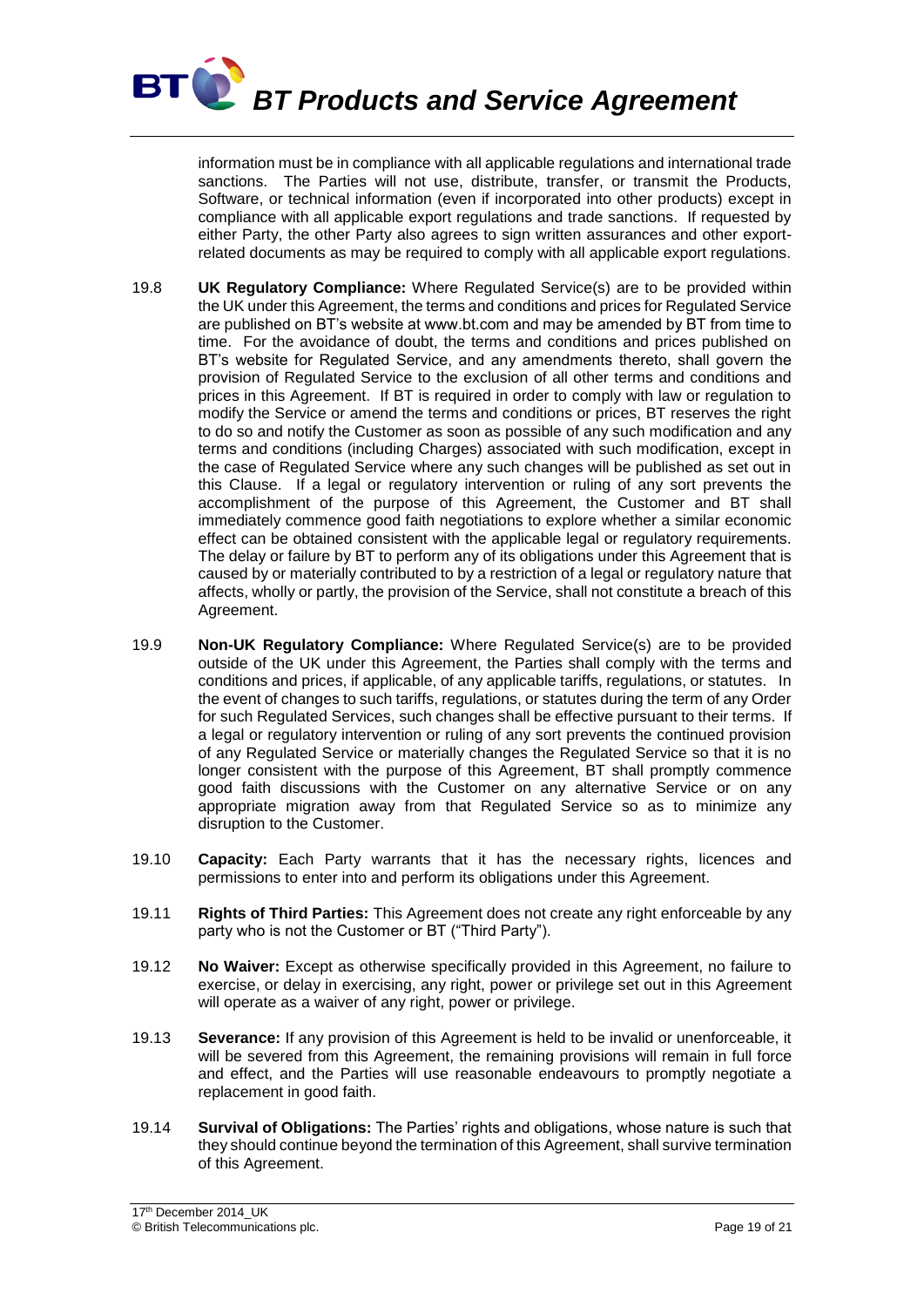

- 19.15 The Parties having already agreed on the different termination conditions as well as on the sanctions and remedies in case of termination for cause within the Agreement, articles 1221 to 1230 of the French Civil Code will not be applicable nor enforceable
- 19.16 **Entire Agreement:** This Agreement supersedes all prior oral or written understandings and/or representations between the Parties (unless specifically incorporated into this Agreement) and constitutes the entire agreement with respect to its subject matter. Each Party acknowledges that in entering into this Agreement that it has not relied on any representation, warranty, collateral contract or other assurance other than those set out in this Agreement, and waives all rights and remedies which, but for this clause might otherwise be available to it in respect of any such representation, warranty, collateral contract or other assurance. Each Party acknowledges that its legal advisers have explained to it the effect of this clause.
- 19.17 **Agreement:** This Agreement may not be amended, modified or supplemented except by a document in writing signed by authorised representatives of both Parties. The Parties to an Order may amend, modify or supplement the terms of that Order by a document in writing executed by authorised representatives of both Parties to that Order.